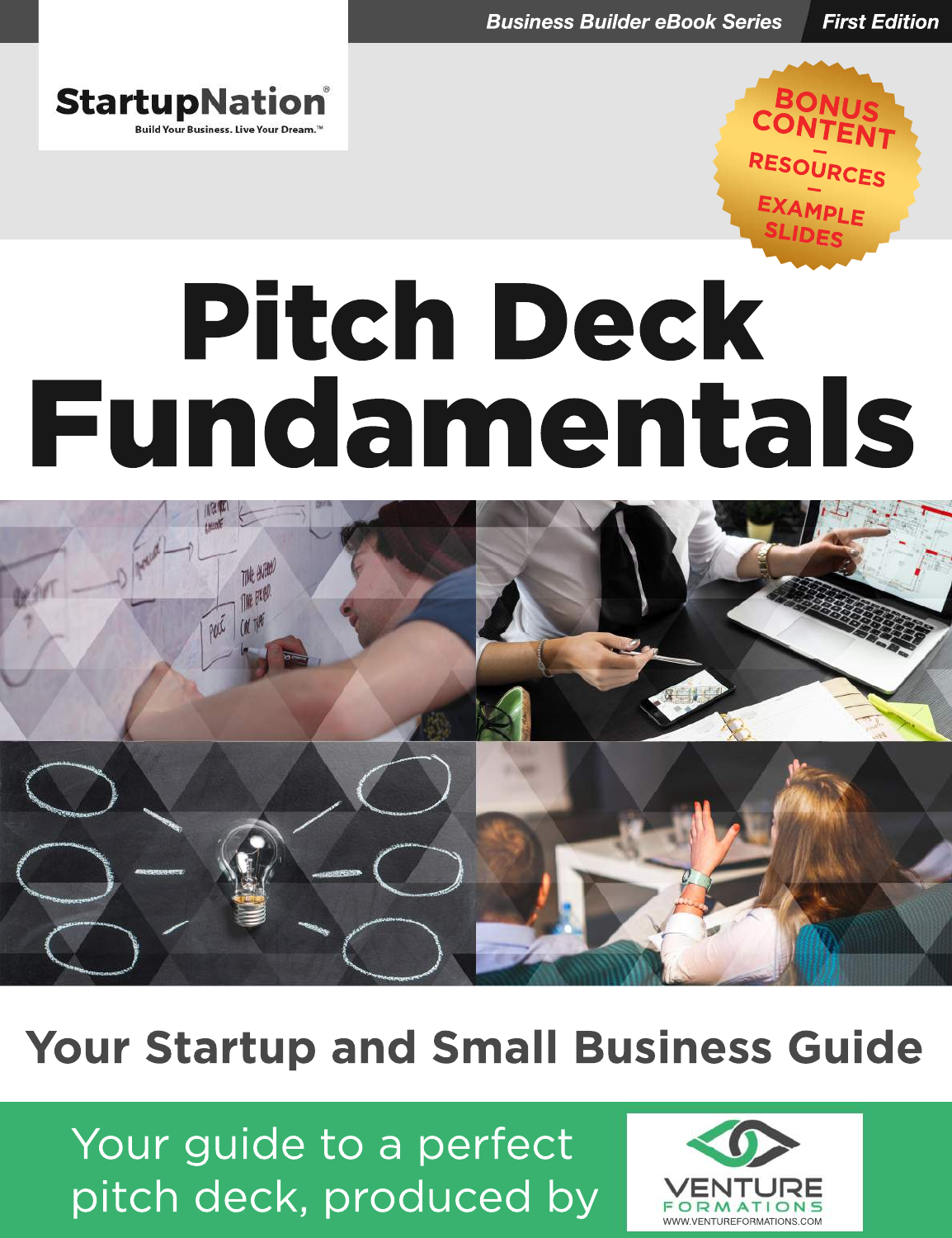# **Table of Contents**

| 23  |
|-----|
|     |
| .29 |
| .33 |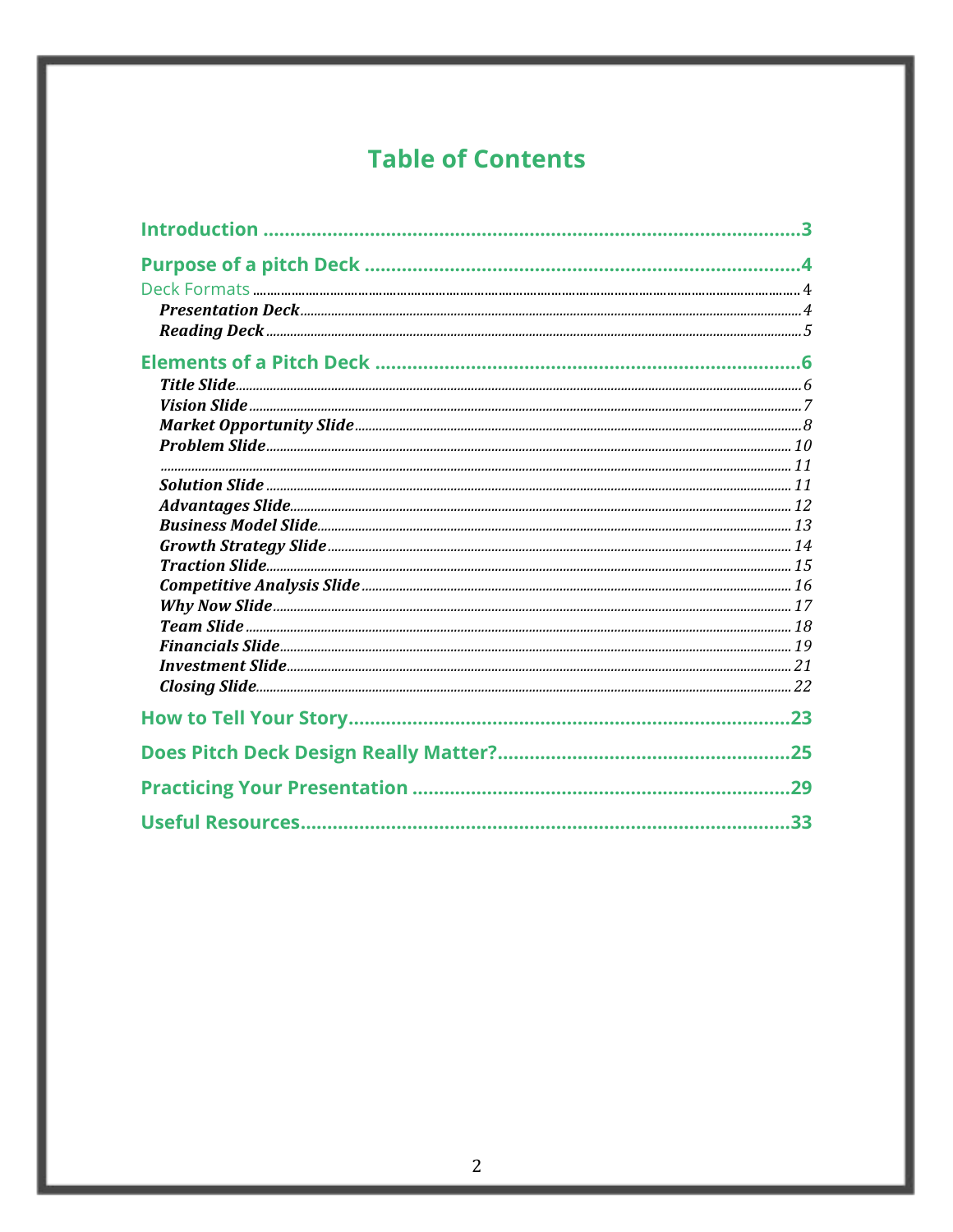

# **Introduction**

Creating a pitch deck that is ready for the eyes of an investor can be an intimidating task. Well, I want to help you get funded by helping you create the perfect pitch deck.

The biggest challenge by far when creating a pitch deck is keeping the word count down, but that is what separates a good pitch deck from a great pitch deck. Use some of the strategies in this eBook to contemplate what really is necessary and what doesn't help your overall story.

Now you have a template, but where do you go from there? This book was created to go over the basics of pitch decks and pitch deck design. It will cover the components of each slide, how to design with extreme efficiency, how to effectively tell your story as well as tips on pitching to investors.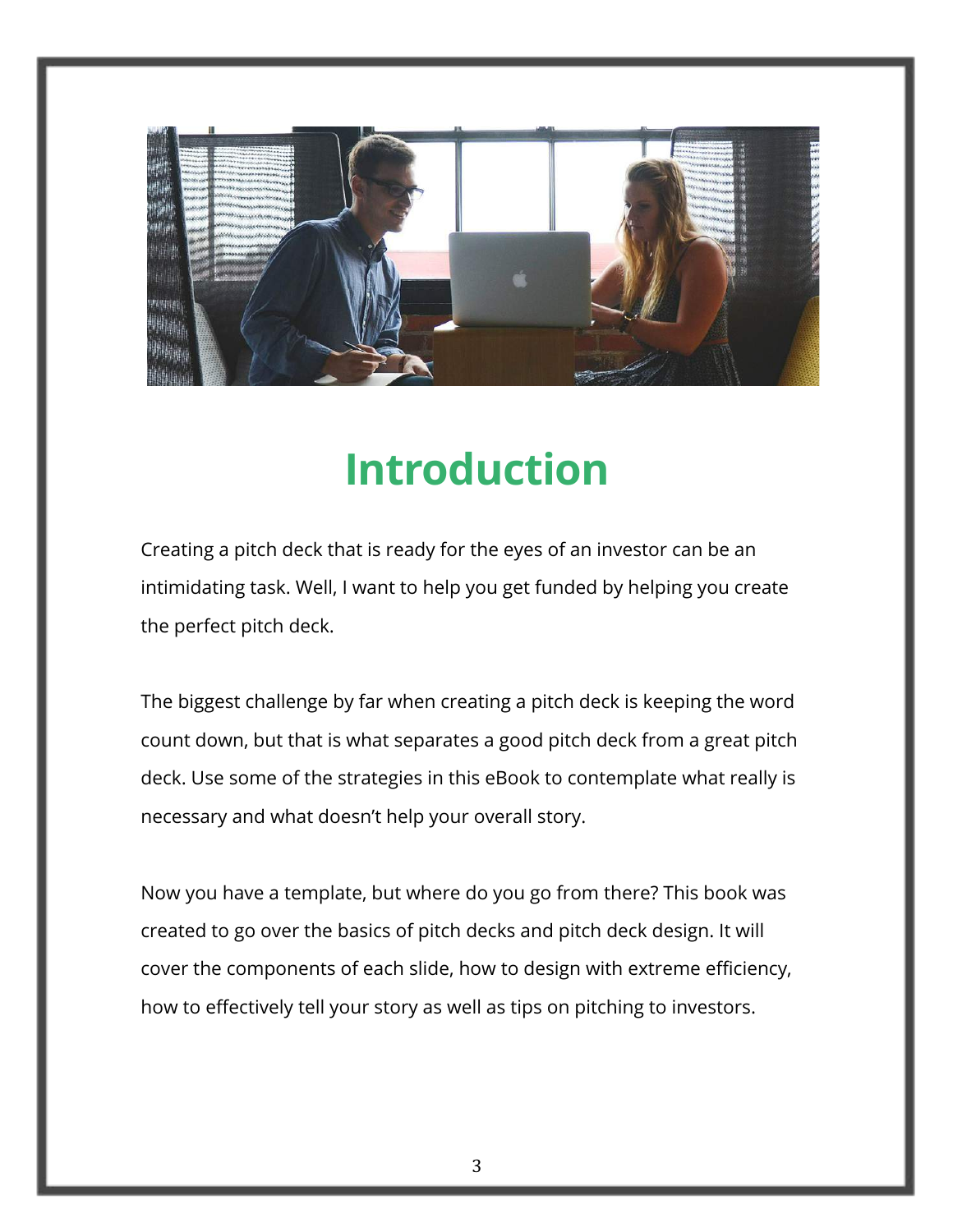

# **Purpose of a pitch Deck**

An investor pitch deck is a visual summary used to communicate your business idea to investors. More often than not, investors are attracted to the stories behind the idea. That initial struggle that might have hindered your success, that eventually led to your solution and helped you develop a business with excellent metrics. A pitch deck is often built in the form of a PowerPoint, Keynote, or Prezi presentation.

# **Deck Formats**

### **Presentation Deck**

A presentation deck is the pitch deck you will use in an investor meeting. This is used to keep your audience engaged and following while you are speaking. In a presentation deck you don't want the slides to be overly wordy to the point that your audience is reading the slides instead of listening to you.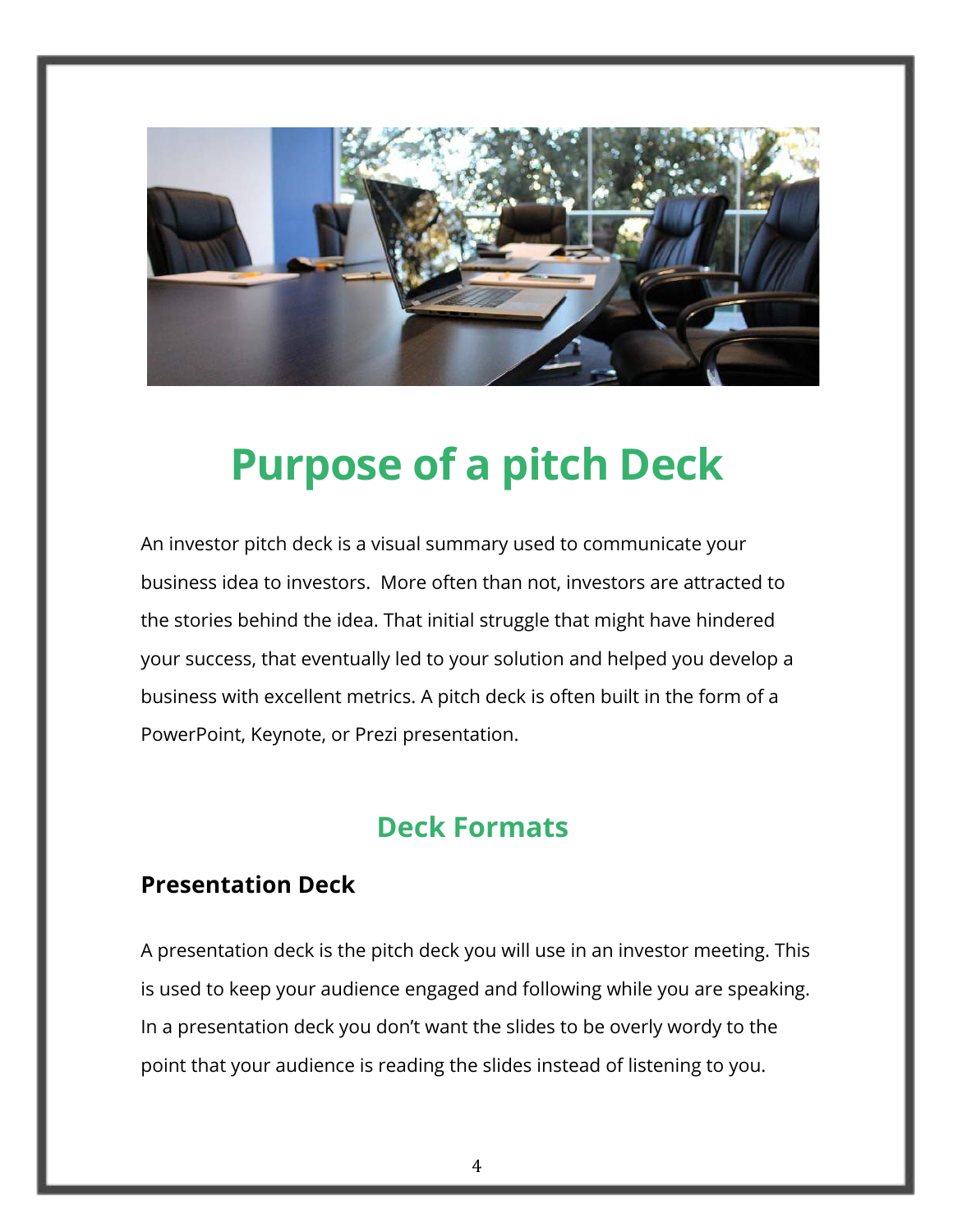# **Reading Deck**

A reading deck is a pitch deck you intend to use to email potential investors and is built slightly different than and presentation deck. This deck will have a bit more substance and text so your message is easily conveyed. A few items to keep in mind when creating a reading deck; make sure to format it as a PDF and make sure it is mobile friendly. Studies show that 12% of the time an investor will be reading your deck on their phone.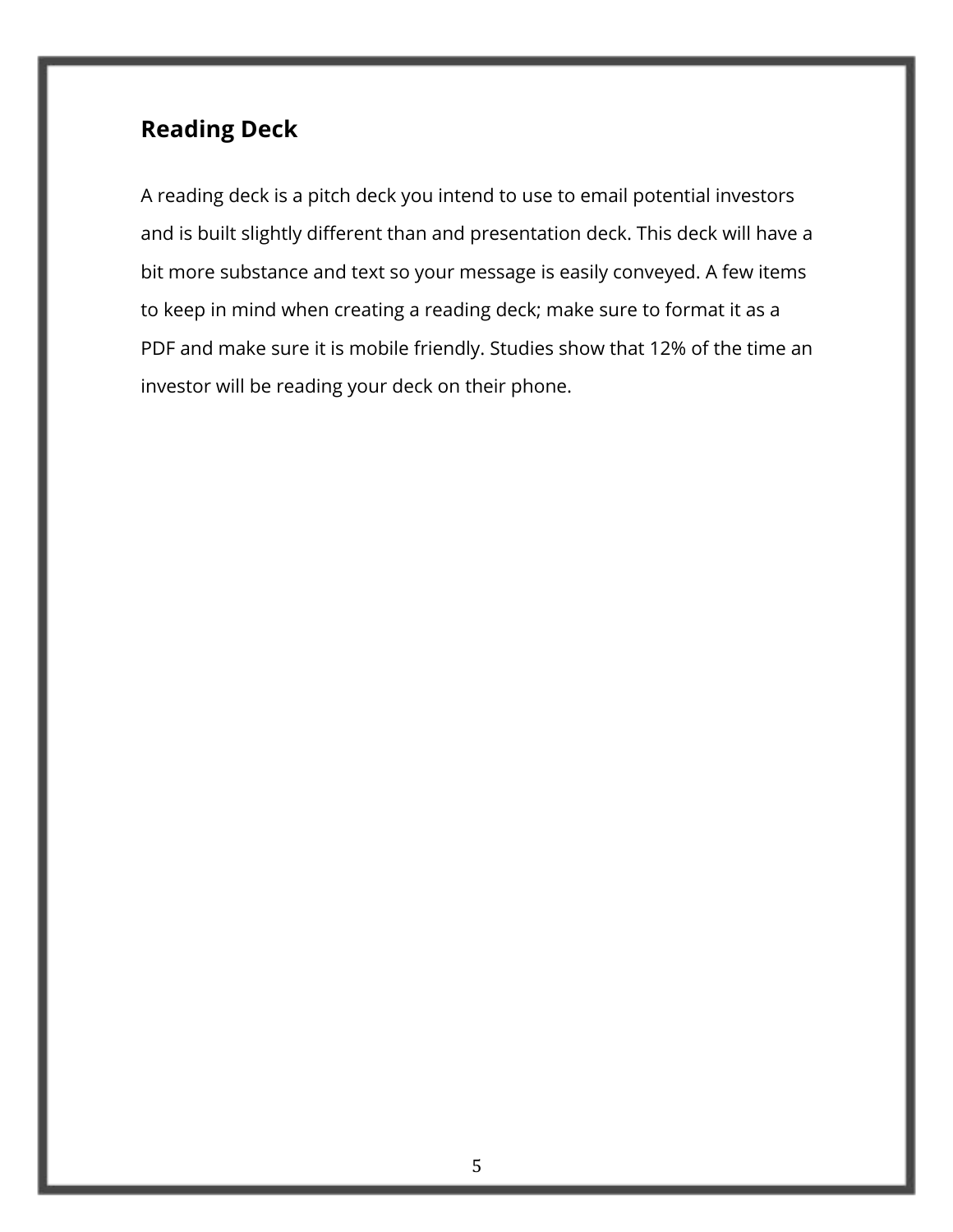# **Elements of a Pitch Deck**

# **Title Slide**

This is the slide that welcomes your audience, introduces the topic at hand, and is your first impression. There are a few important guidelines to remember when creating your title slide.

Keep your content to three items, the title, your company slogan, and your logo. Many entrepreneurs choose to add in their name and contact information on this page, but that can easily be saved until the end. If you are presenting your pitch deck in front of an audience of investors, you will be introducing yourself and it's important to avoid redundant data. If the pitch deck is being emailed to an investor the initial focus should be on the company, not who the founder is.

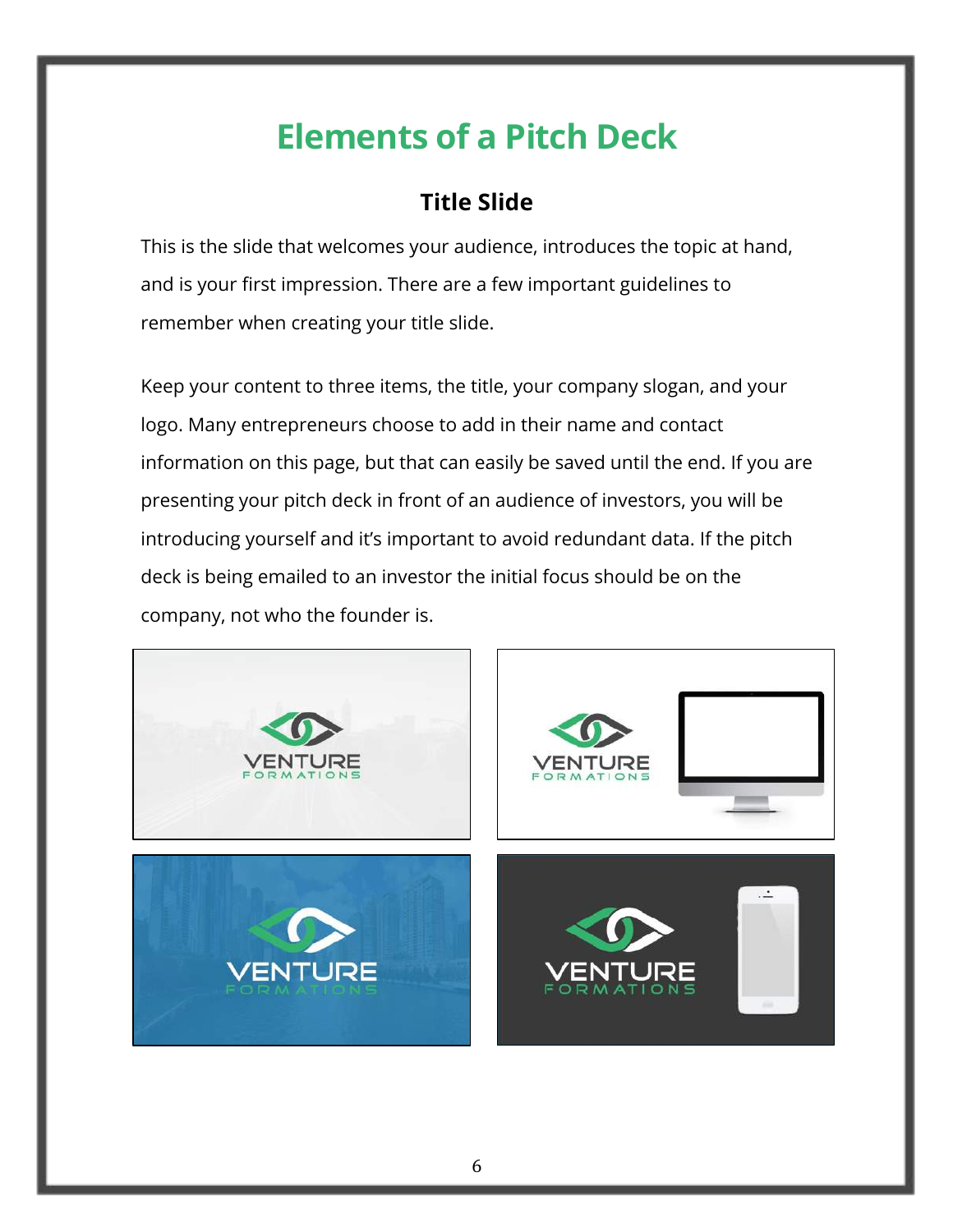### **Vision Slide**

The vision slides let the audience fully understand what your company does and why it's so great. You don't want to get a third of the way through your presentation and still have the audience wondering what exactly your company does. This is why the vision slide is so important; in the simplest terms it provides a frame of reference for interpreting the data to come.

We help X accomplish Y through Z. This statement seems pretty straight forward and sounds easy to complete, but it is important to make sure it does not turn into a run on sentence. Here is a breakdown of the statement:

X is your customer Y is the benefit you provide the customer Z is how you provide that benefit

Now any investor can immediately understand who your customer is, what you're doing for them and how you're doing it.



**VISION:** 

We help X accomplish Y through Z

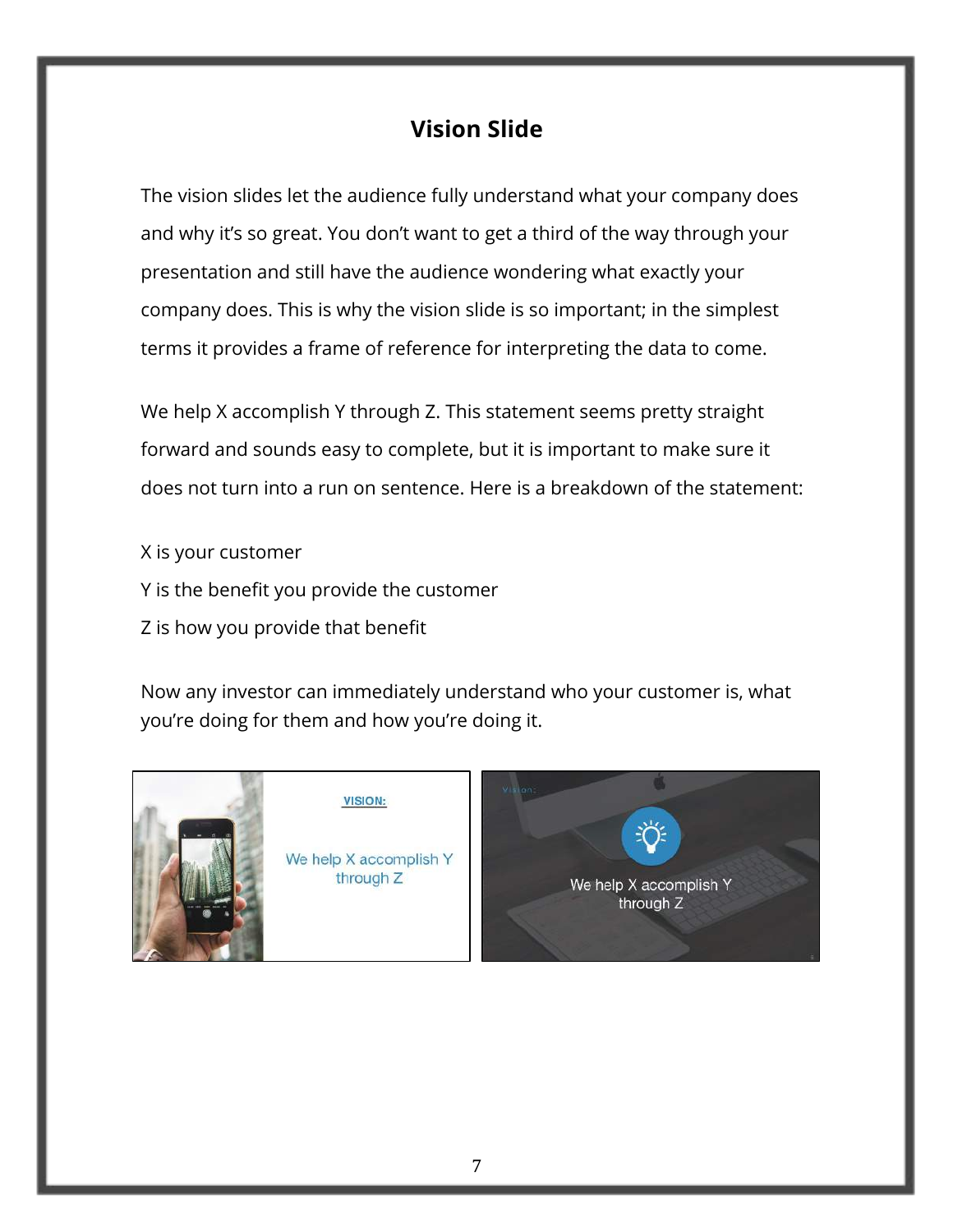### **Market Opportunity Slide**

This slide is often perceived as difficult but with a little research you will find the information you need. Ideally, investors would like to see you in an industry with a lot of potential but they can also smell B.S. a mile away. This slide has some flexibility; just make sure the data presented makes sense for your business.

Market size, key metric, and industry growth rate are all items that can be included on this slide. For your market size, make sure you are providing a relevant stat. A key metric can be anything related to your industry; what stat or piece of information should investors know about your industry? Again, make sure it's relevant. When determining how fast your industry is growing try comparing it to the growth rate of a similar industry to give perspective.



There are a few sources that can be used to obtain the market information you are looking for. First determine the NAICS industry code for the category you will be researching. NAICS stands for North American Industry Classification System; this is the system the U.S. census uses to categorize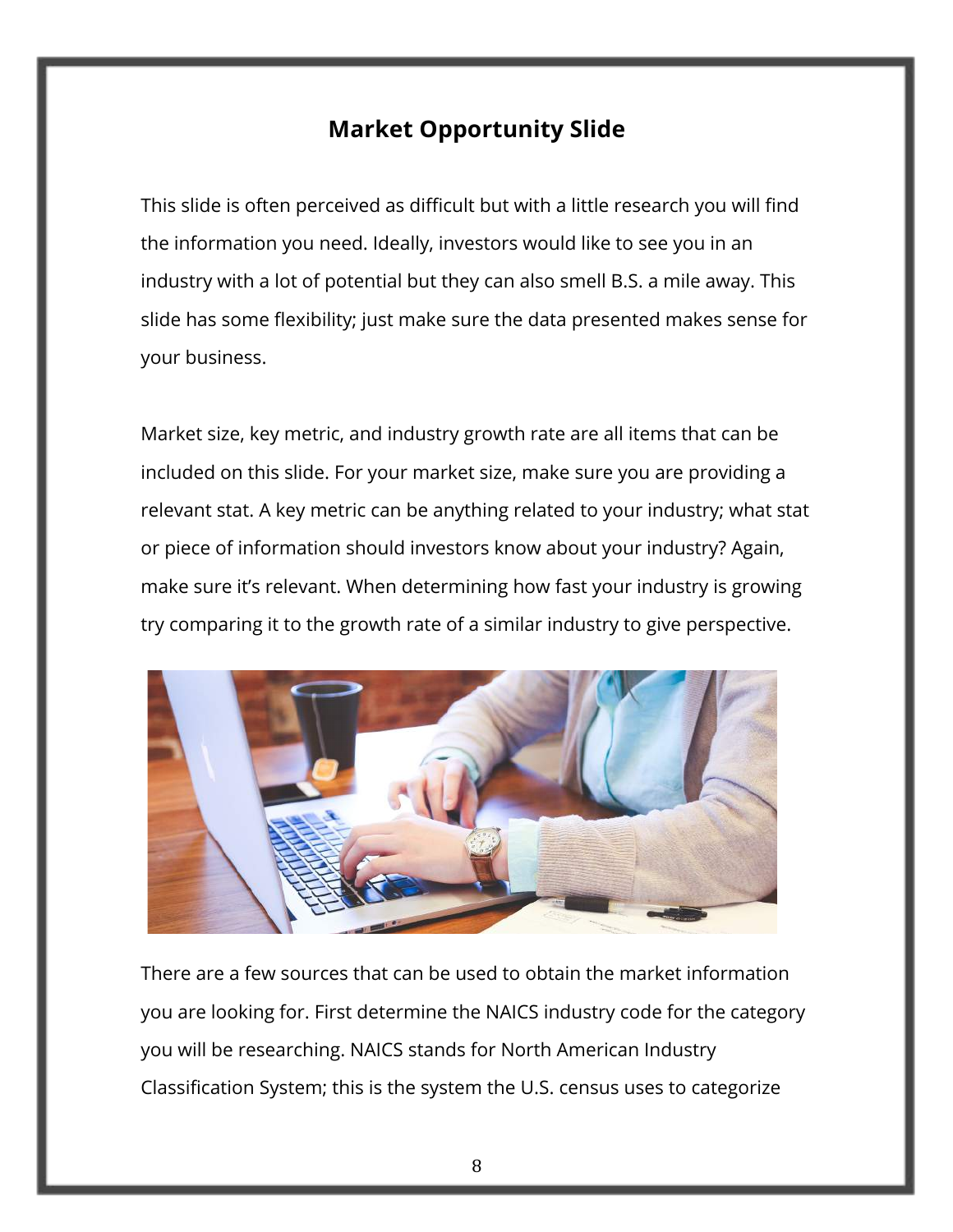your industry. Once you have determined what your industry code is, head to census.gov and start researching. Another resource for information is the U.S. Small Business Administration at sba.gov.

The second step in finding relevant market data is googling competitors in your industry. By doing this you can find press releases with the market size and growth rate of the industry. If your industry contains any public companies, go to finance.yahoo.com where all financials of publicly traded companies are available. There are a few companies that offer full industry analysis reports for sale. If that is something you are interested in check out Hoovers or IbisWorld.

If you are still having trouble finding the information you need, try doing a web traffic analysis to determine how much traffic your competitors are getting on their web page each day. There are many SEO tools available for tracking web traffic, a service call Alexa being one of them. The social media pages of your competitors will also give you an idea on how lively the industry is.

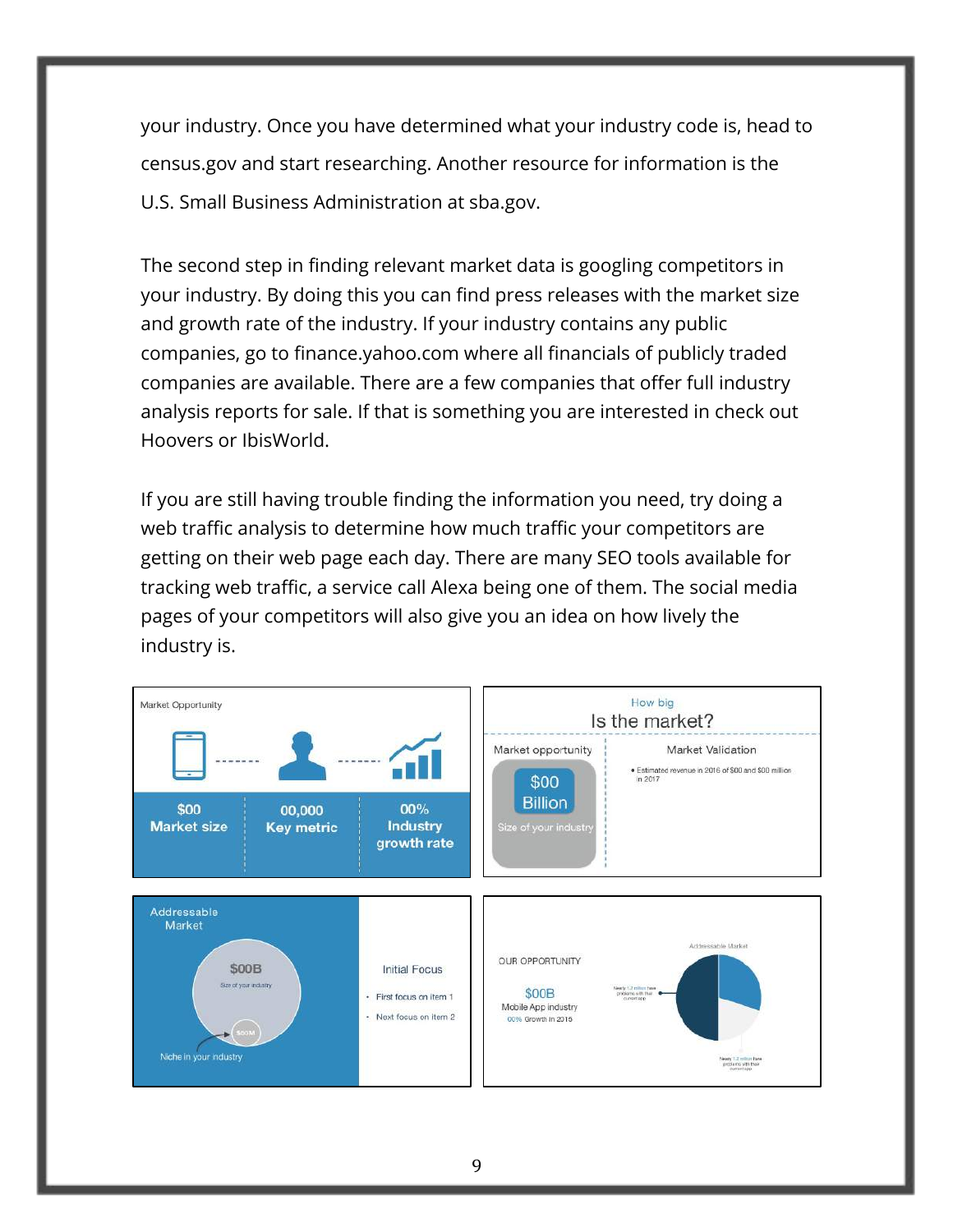### **Problem Slide**

What problem does your company solve? This is a very important statement; this issue is the reason you started your business in the first place. You saw an issue and came up with a solution. That's the very foundation of what being an entrepreneur means.

Stating the problem is a crucial part of developing the story line of your pitch. Make it clear; the problem statement needs to be clear-cut and dry. Don't overcomplicate the issue. Make sure your audience will be able to easily move from point A (your problem) to point B (your solution).

Make the problem relatable to you audience. Now you have their attention; you have identified an issue that they can somehow relate to whether it affects himself or herself or someone they know. This takes the thought process from "how many people actually have this problem?" to "I have this problem so this must affect a lot of people". You just validated your market size by making the problem statement relatable.



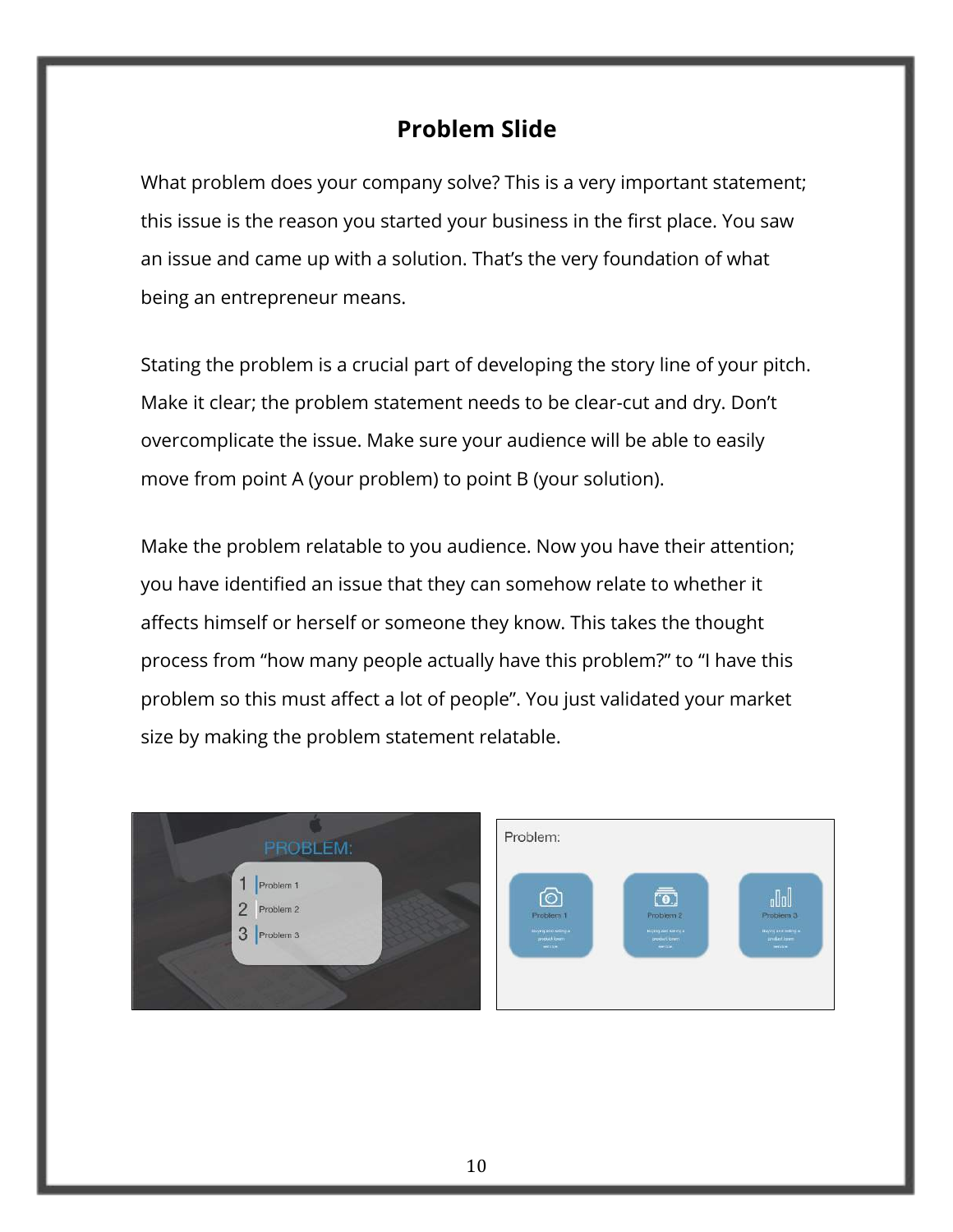# **Solution Slide**

At this point in your presentation your audience should fully grasp what the problem is. They should be intrigued to find out how you will solve the problem. Now's your time to shine, show your big solution to the problem. If you have a physical product show an image of that product. If you have a web service, use a screenshot of your service.

This slide gives you the opportunity to demonstrate and show off your product. You can walk through using your services or show off the features. Remember simplicity is key; the focus is on the product.







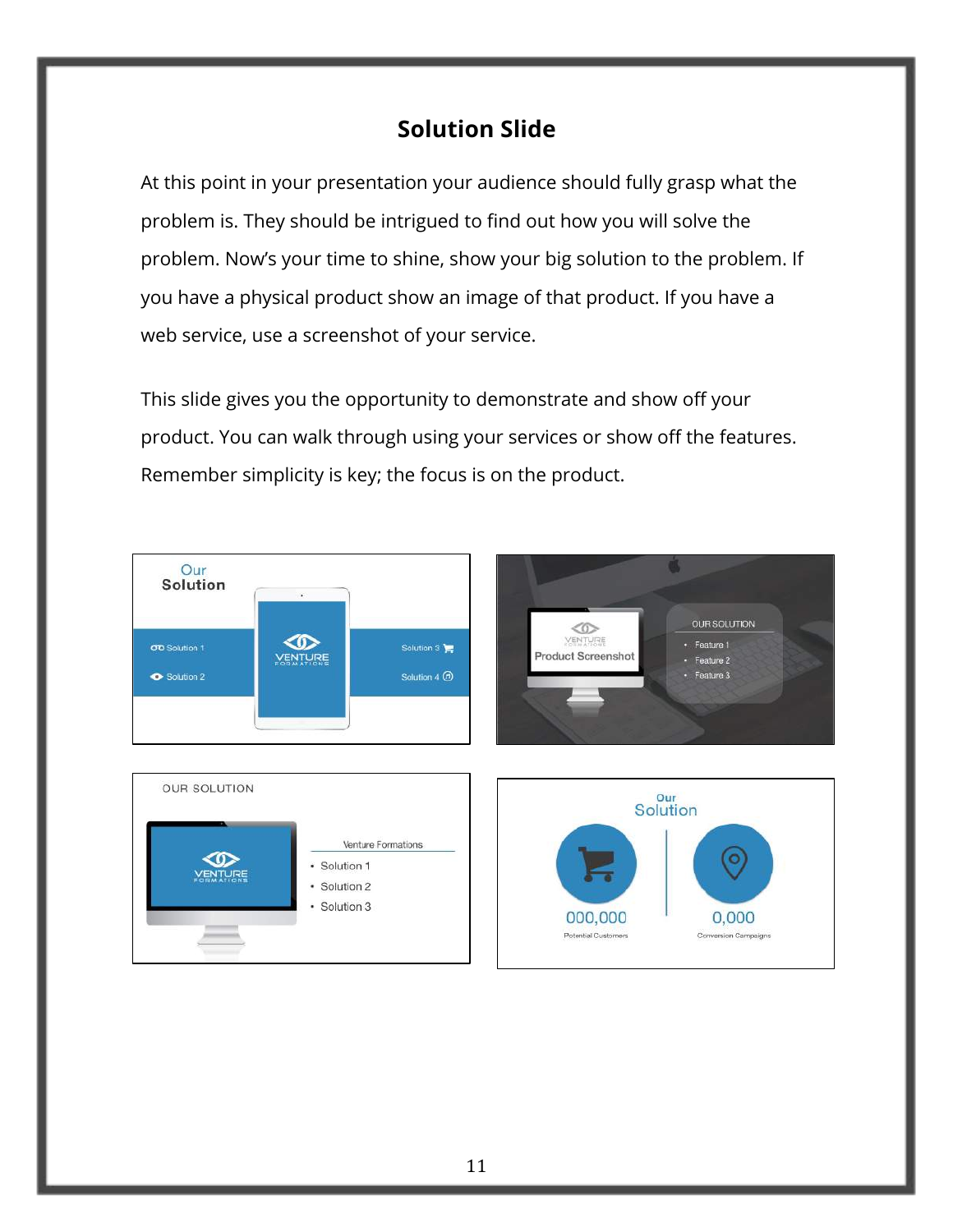# **Advantages Slide**

Now is the time to get deeper into the feature of what makes your business great; simple clear-cut reasons highlighting what makes up your product. You already gave a high level overview of your product or service on the solution slide, now is the time to let the audience see what makes your business really tick. What is so special about your business? What have you come up with that makes your business the end all be all solution?



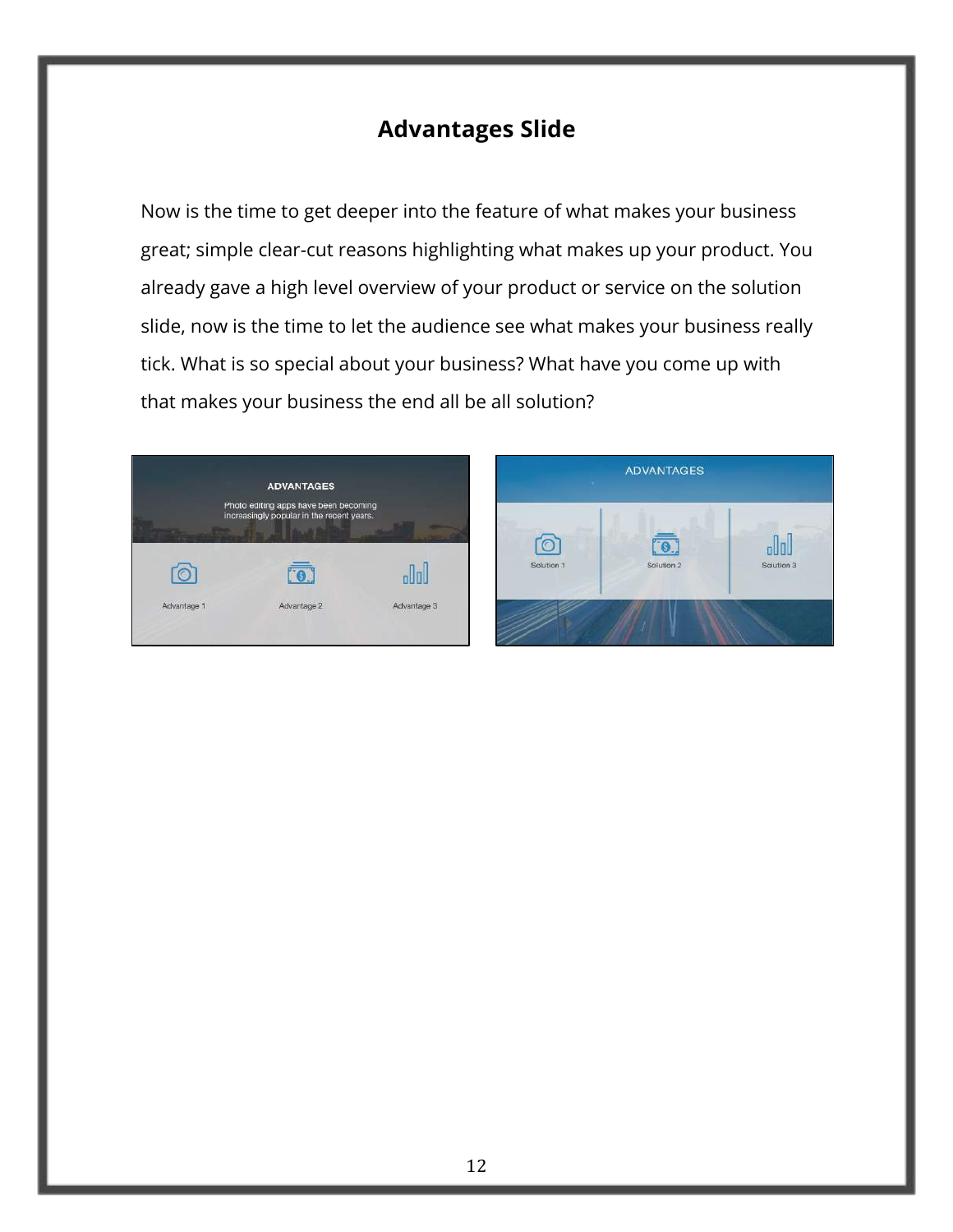### **Business Model Slide**

This slide demonstrates to investors that not only do you have a great product, but you also have a logical way of monetizing it. Investors need to be able to easily understand this slide. At the end of the day this is a business, you can't just solve a problem you have to make money doing it.

Show your customer acquisition cost; the amount of money on average you need to spend to acquire one client. Using this metric shows the potential for scale. This slide should show how much revenue you will generate per customer. You don't need an exact number but you should have a good idea. How much on average does each customer spend? What do you think your most popular product or service will be, how much does that cost? These are all important items to consider when creating this slide.

State your margin; the amount of profit from each sale. Show the path to dollars. By this I mean make it clean and simple so any investor will understand how you plan to make money. Investors are looking for something that can scale. They want to see the potential for profitable growth. In order for investors to easily understand your data in a short amount of time, use diagrams and headline statistics to visually and clearly illustrate how you intend to monetize your business.



13

Similar SaaS Models

slack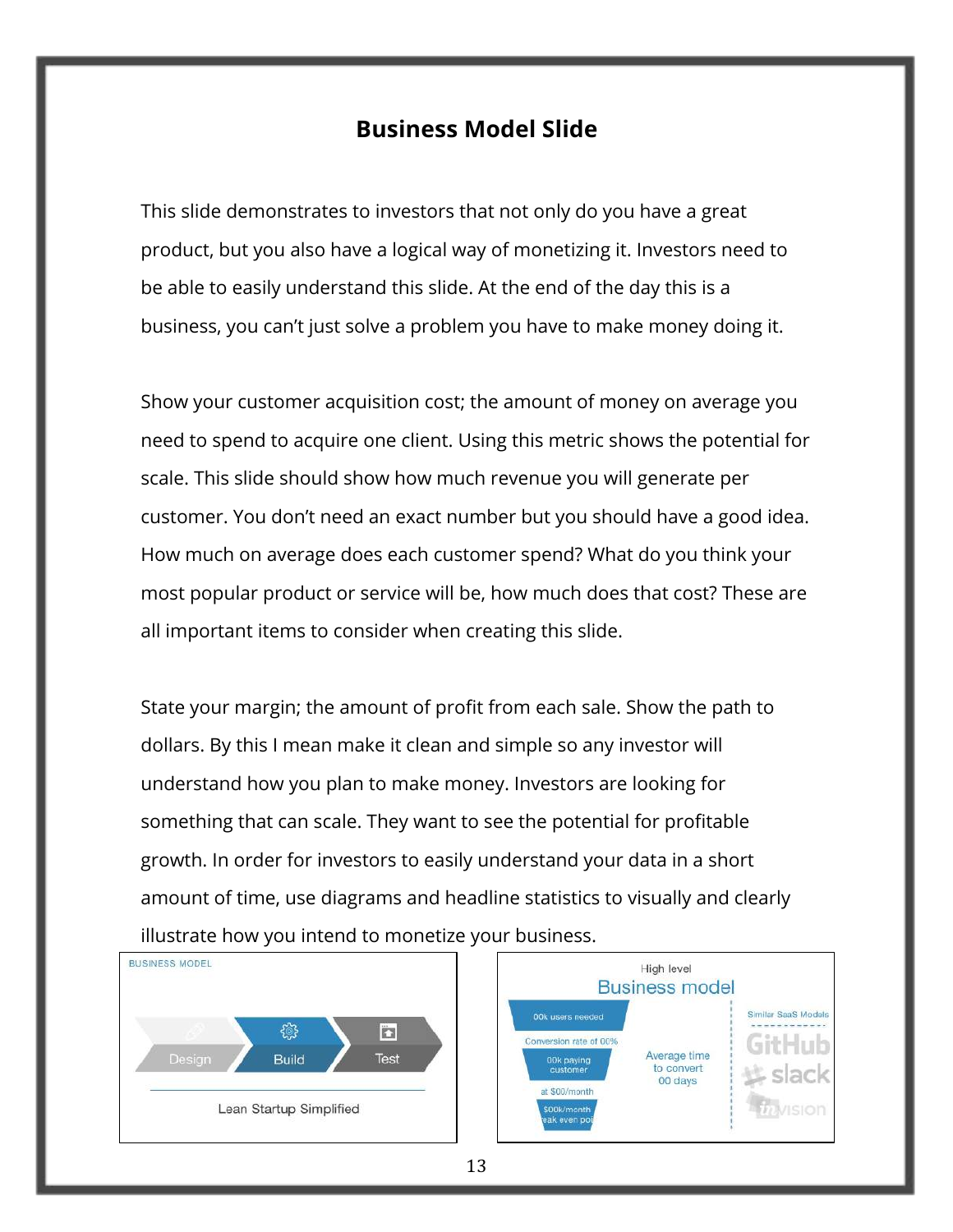### **Growth Strategy Slide**

This slide will explain how you plan to get from Point A to Point B; how you will acquire the customers you need for the success of your business. What is your marketing message? Your marketing message is what you will be saying to potential customers. What channels do you intend to use to reach your customers? Some channels include social media, radio advertising, television, interviews, sponsoring events, etc. There are a million ways to reach customers; you will just have to come up with a plan that works for you.

Make sure to state your desired outcome. You are attempting to raise funding and reach a certain number of customers in the first year, elaborate on your strategy to do so. This is also the place to talk about customer retention. After you acquire a customer how long will that customer last? How will you innovate to keep attracting new customers? To complete this slide just ask yourself, "How will we grow?"

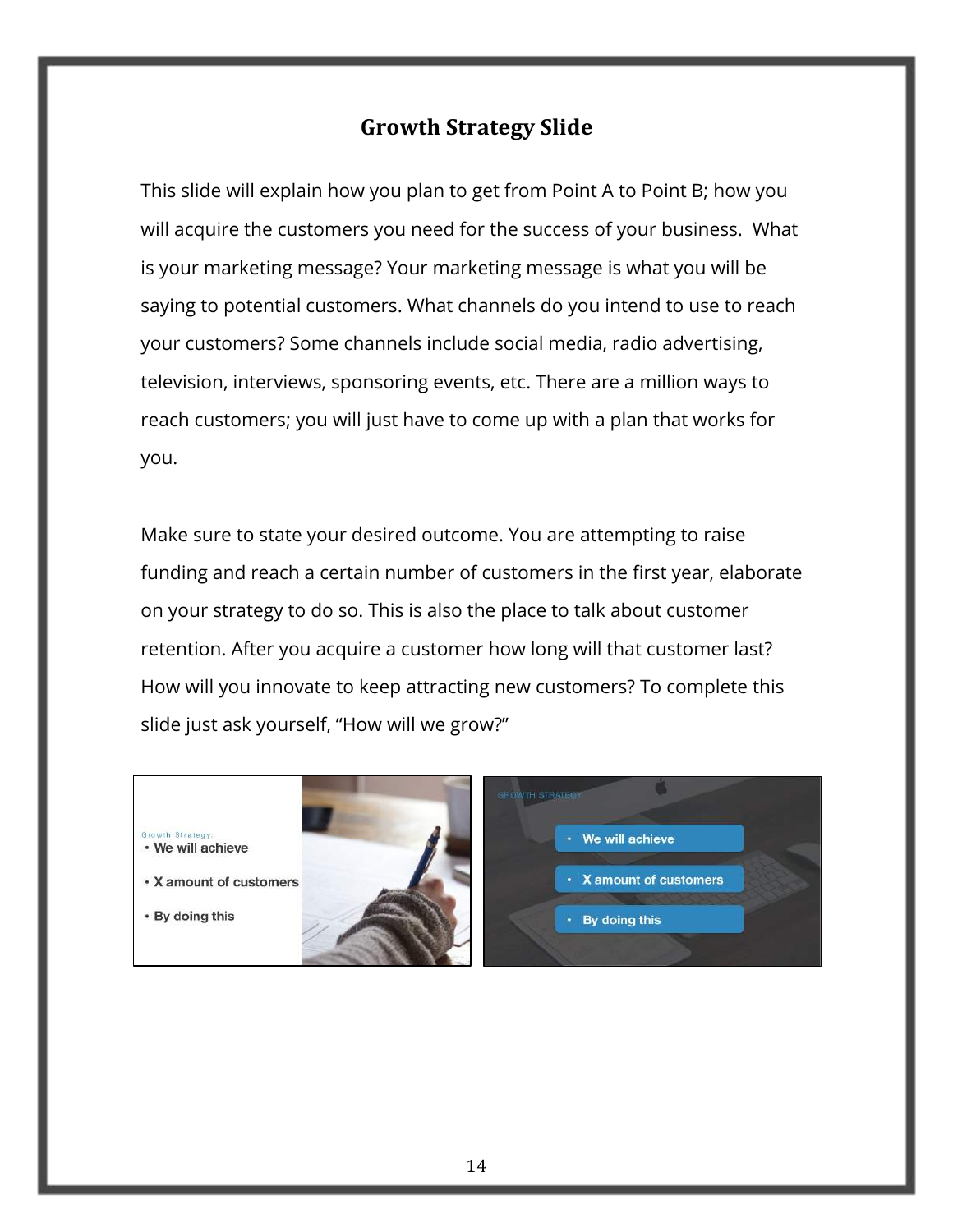### **Traction Slide**

When it comes down to what really makes a startup look attractive to an investor is the amount of traction you currently have. Traction could be a number of things but often in the SaaS world the metric used is the number of users. Even if these users are only on a free plan it demonstrates that people see a need and use for your product.

This slide is a great opportunity to discuss traction and accomplishments you have already made. Have you done product testing with customers, do you already have customers, share a customer review.



However you decide to show your accomplishments to date, make sure to demonstrate that you have accomplished milestones with the current resources you have. If you are able to receive investment, be ready to explain what will be the next milestone that investment will get you to.



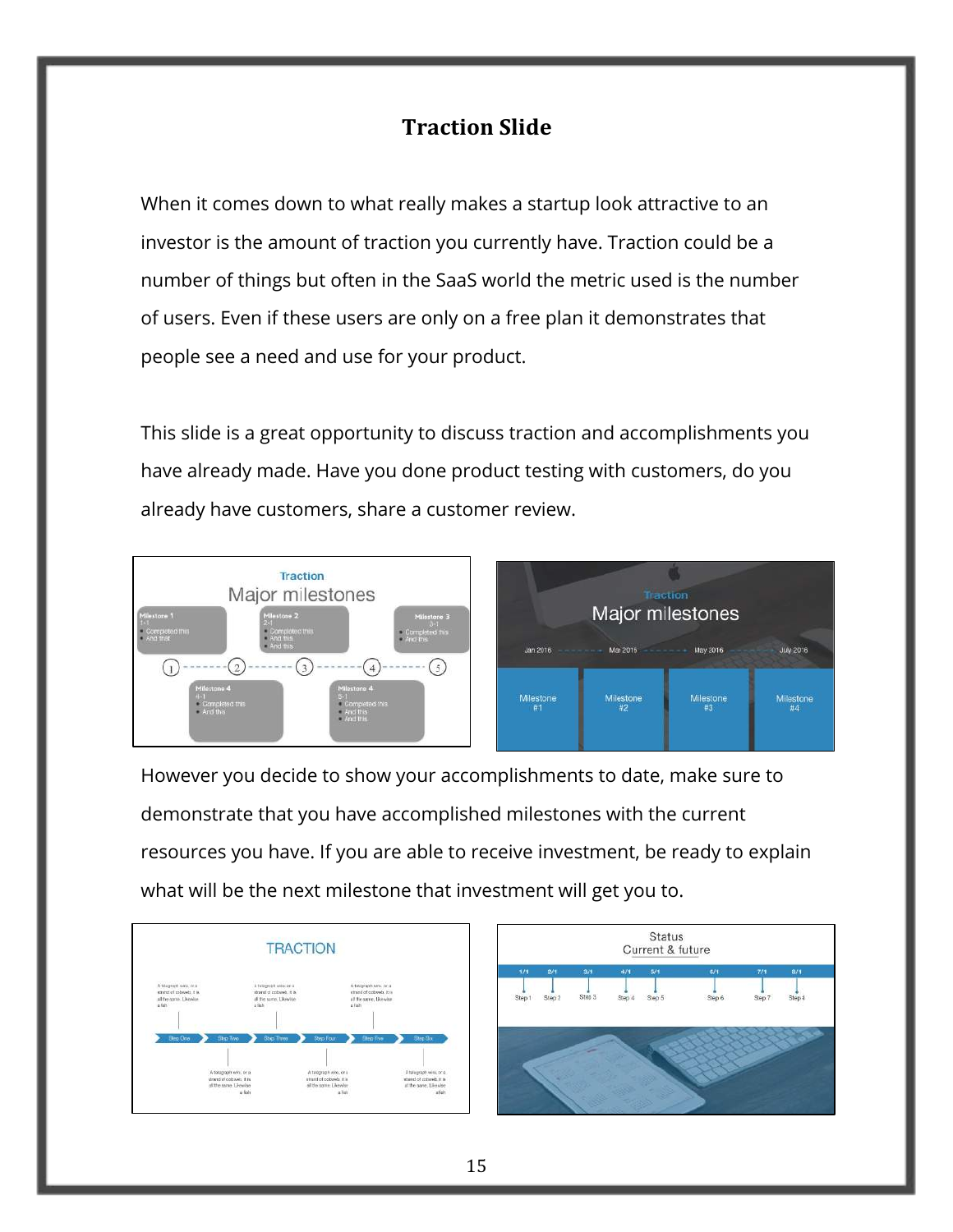### **Competitive Analysis Slide**

The purpose of the competition slide is to show that the market you are in is validated and there is a demand for your product. This slide also gives you the opportunity to discuss the strengths and weaknesses of your competition and why you are a better option. Almost always, showing completion won't scare off investors.

Be careful when saying you don't have any competition or that you are the first to market. It will not make your business look better. Instead of saying you don't have competition, say that the current options available don't fully satisfy a certain customer base or they lack certain feature that you have improved upon.

Finally, make sure you establish what differentiates your business from the competition. Do you offer a feature that sets you apart; maybe it's a pricing model? Think of this section like a SWOT analysis, which stands for Strengths, Weaknesses, Opportunities, and Threats. You are analyzing your competition not only to differentiate yourself, but also show that you understand your competition, your market, and what you can do to improve it.



| <b>U</b> owork                    | Clarity            | udemy                                 |
|-----------------------------------|--------------------|---------------------------------------|
| No one else<br>does what<br>we do | Tells<br>investors | You don't<br>know<br>how to<br>GOOGLE |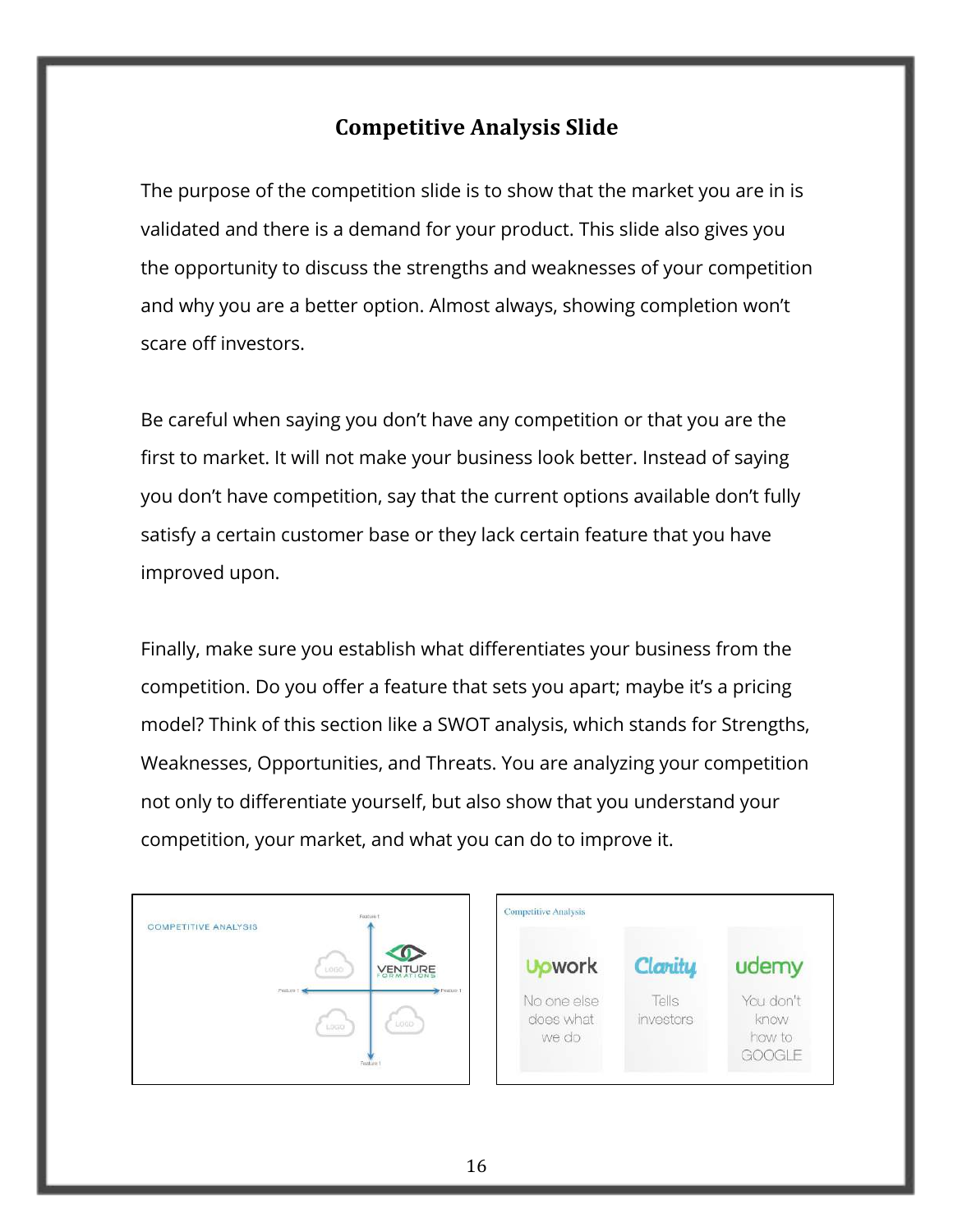### **Why Now Slide**

You have a great idea, but why is now the right time to implement this idea? Timing can be everything in the business world, and there are often some key pivot points in your industry that can accelerate your growth.

Use this slide as an opportunity to show some real facts that add substance to your overall argument. Things to highlight on this slide could be recent legislative change, major shifts in the consumption habits of your target market, or new advances in your industry.



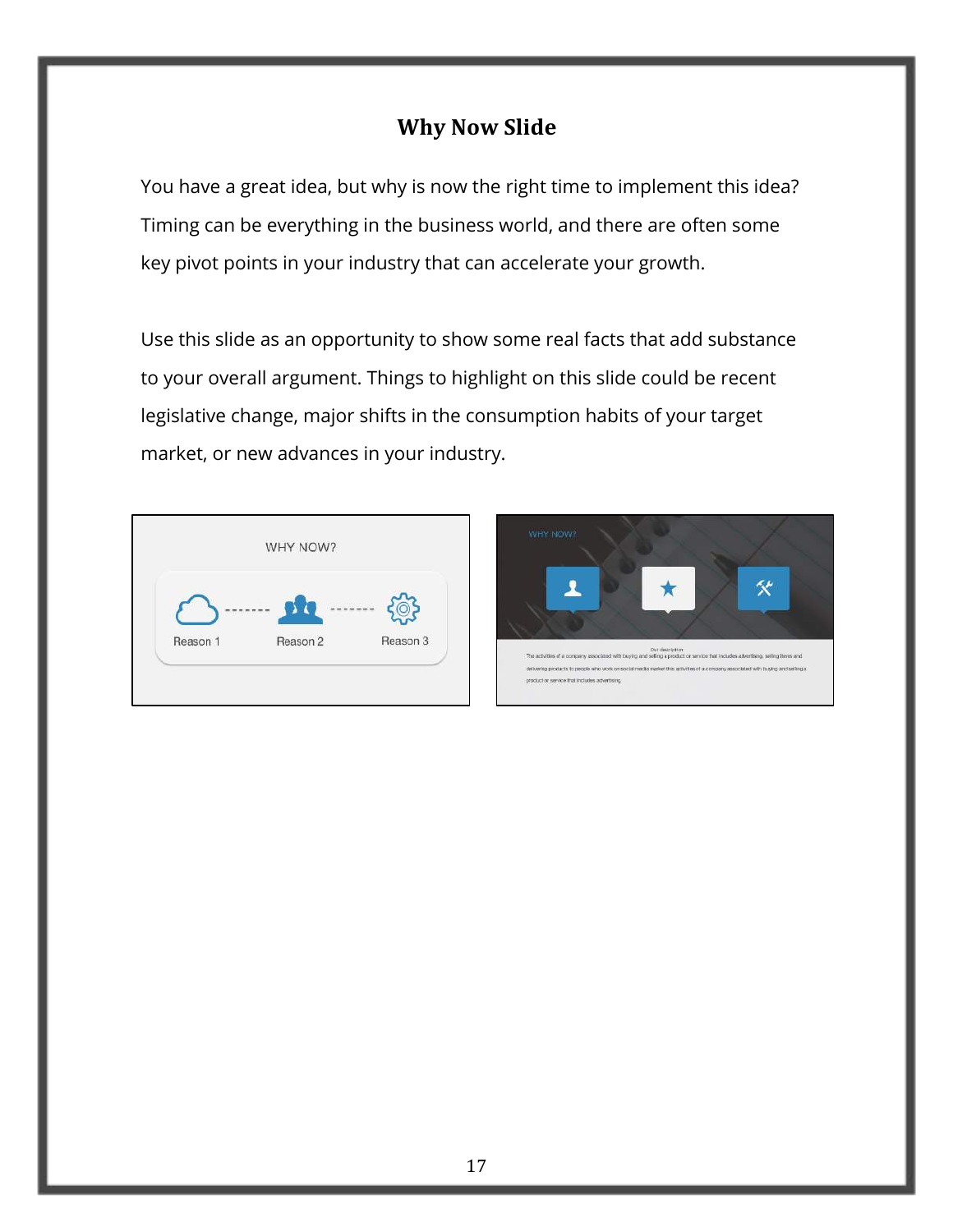#### **Team Slide**

This slide allows you to show off your management team, you're putting a face to the name. Show investors you are a well-rounded team. Keep each biography short; include name, position, and a piece of experience.

Only provide relevant experience; don't list every job you have held. By relevant experience I'm talking about experience with startups or companies in your field. Other experience that would be considered relevant would be technical degrees if they are pertinent to your company. Just like many of the other slides, less is more. Don't write everything out on the slide; instead speak to your background.







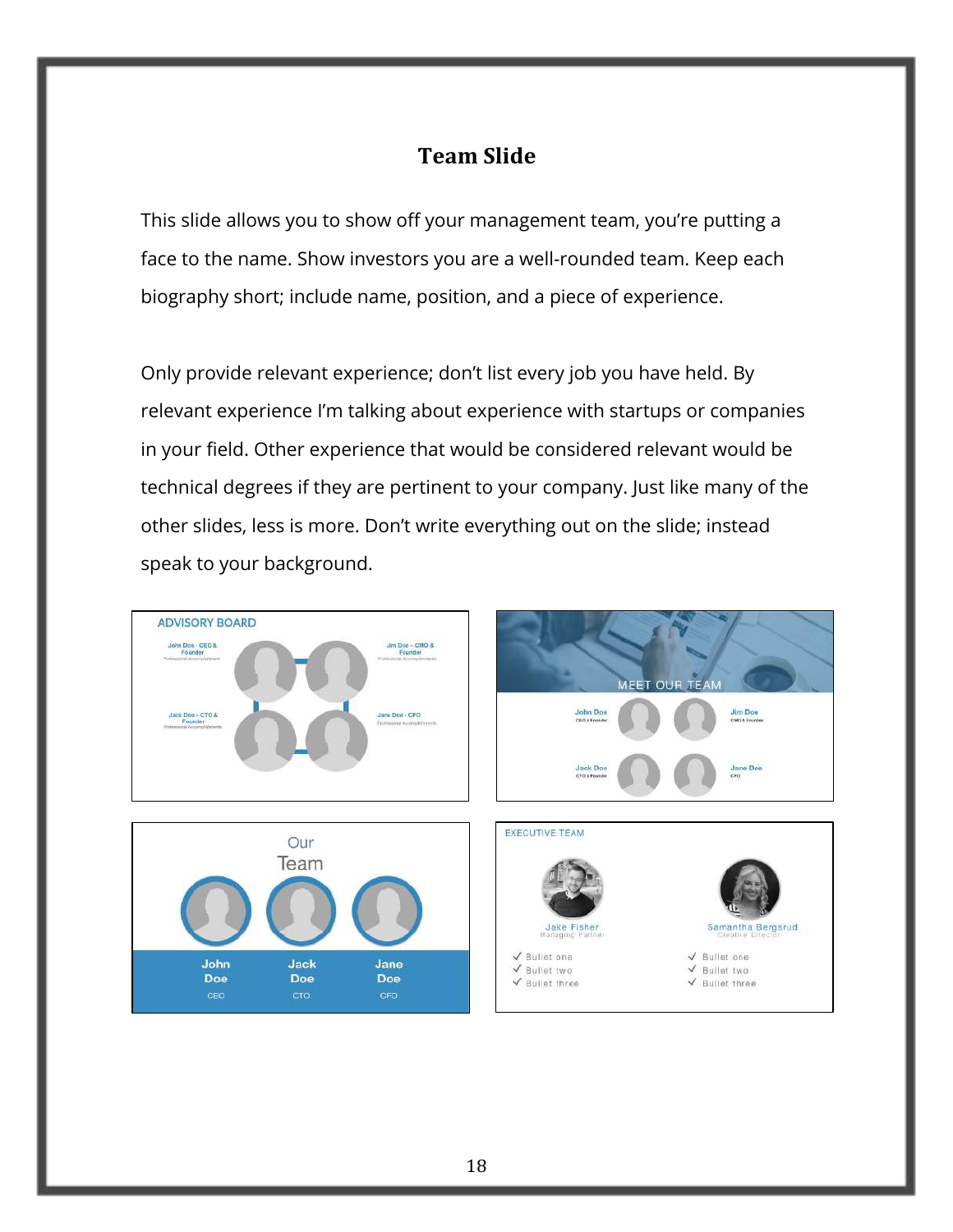#### **Financials Slide**

As a disclaimer I want to state that I am not a certified public accountant and I highly recommend speaking with a certified accountant or corporate lawyer before presenting financial information to potential investors. Any information in this book is for education purposes only, every businesses financial situation is different and the material here should not be taken as individual financial advice.

Make sure the numbers being presented are realistic. It's hard for a business to accurately predict what their sales will be five years out. Investors understand this but they want to see your thought process on how you will obtain financial growth. Be honest, odds are you aren't going to be the next Facebook, so don't present numbers that you will be their number one competitor by year 3.

Show potential. There is a fine line between overreaching and making sure your numbers look attractive. With that being said you still want to show numbers that demonstrate potential for business. Most investors understand this is not a liquid investment and they are in this for the long haul. Many of the big VC firms are assuming they won't see any return for upwards of 10 years so make sure you are demonstrating a path to longterm success.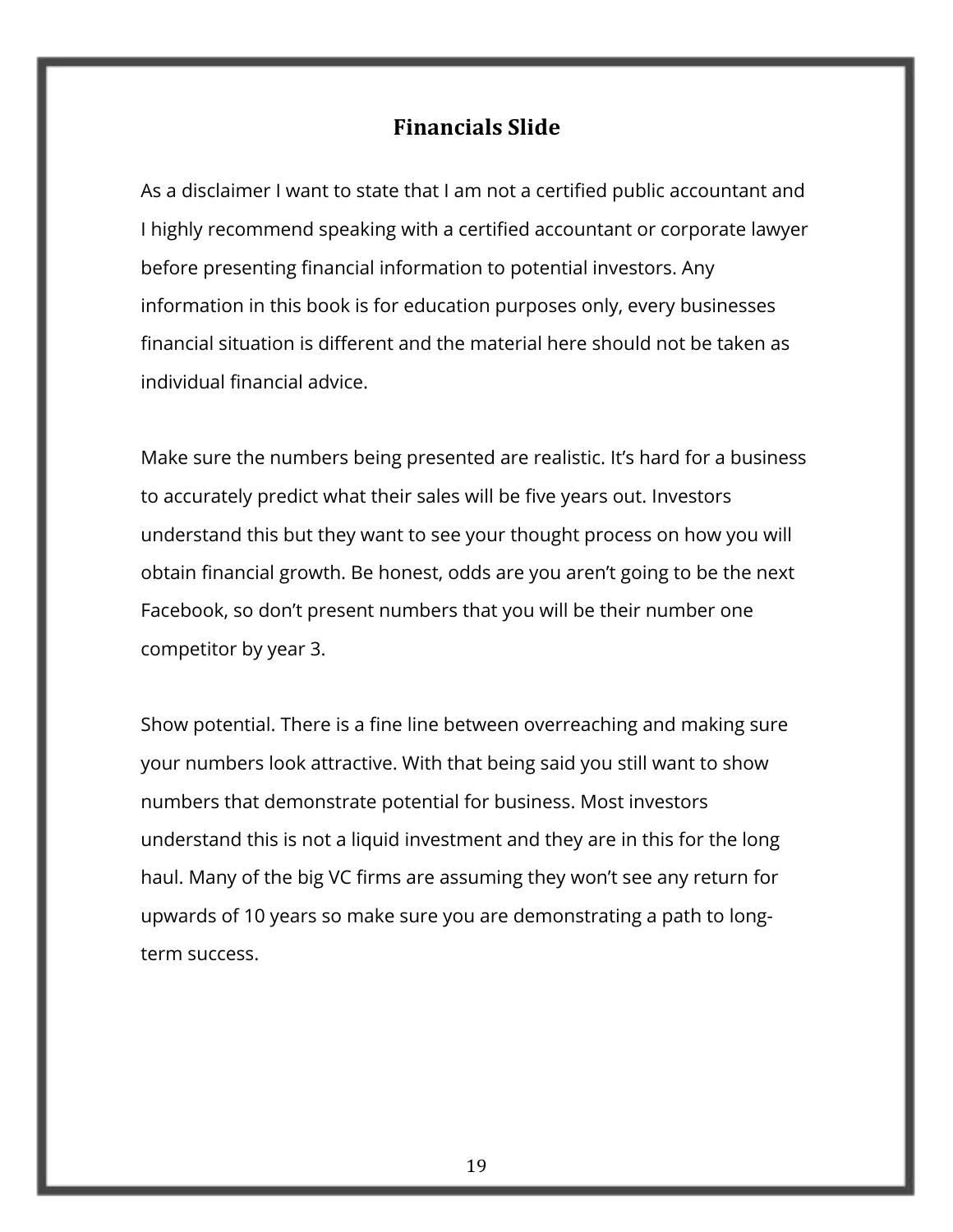Most importantly, your financial projections should correlate with your business model; double and triple check your math.



| <b>FINANCIAL PROJECTIONS</b><br>\$2,500,000                   |           |                               |      |      |
|---------------------------------------------------------------|-----------|-------------------------------|------|------|
| \$2,000,000<br>\$1,500,000<br>\$1,000,000<br>5500,000<br>2016 | 2017      | 2018                          | 2019 | 2020 |
|                                                               | = Revenue | Expenses                      |      |      |
| <b>Key metrics:</b>                                           |           | # of users in year 1          |      |      |
|                                                               |           | <b>Growth rate percentage</b> |      |      |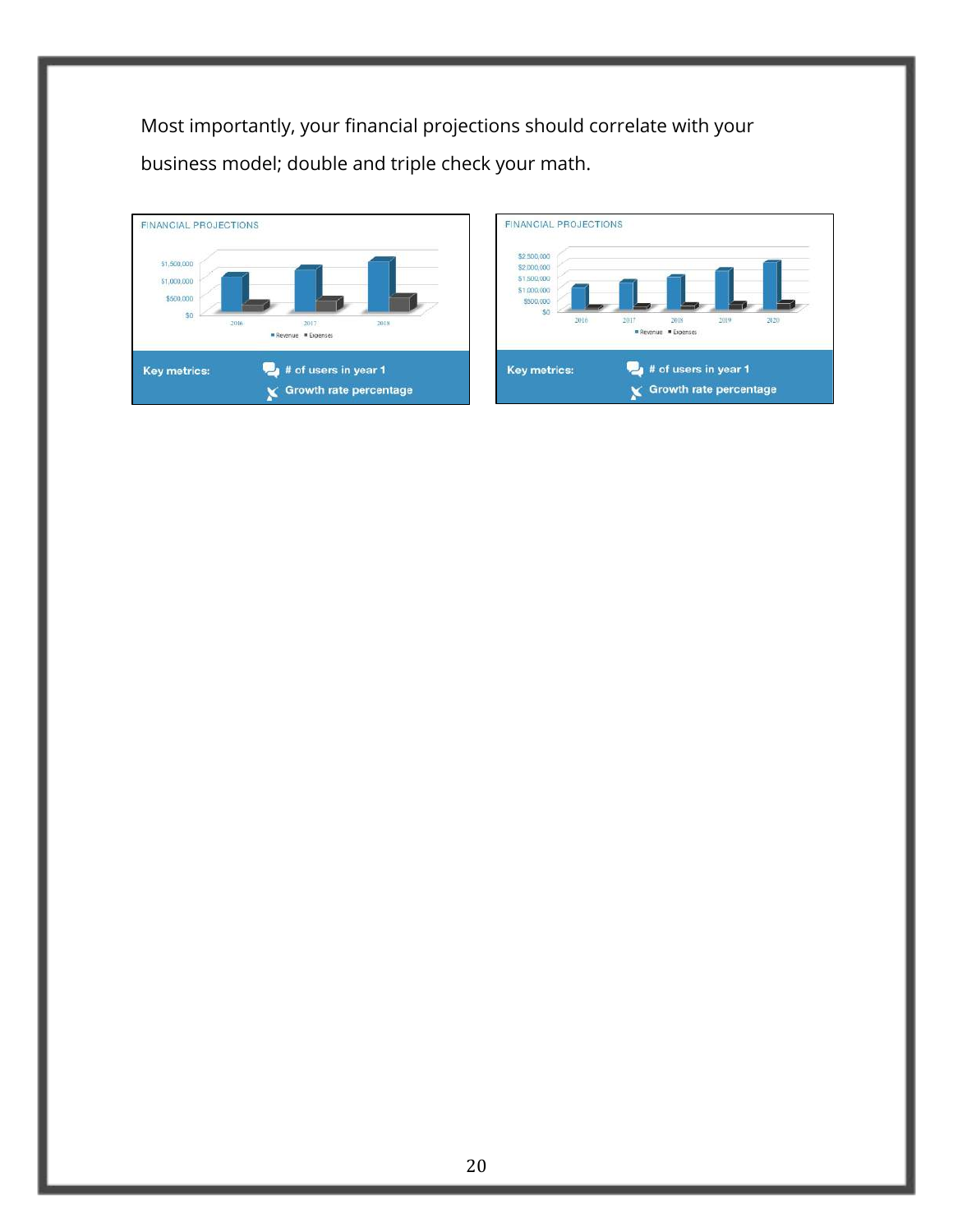#### **Investment Slide**

This is where you state how much you are trying to raise. This slide should be short and sweet, no confusion. At this point the question that is bound to come up is "Why do you need the money?" Make sure you can answer this question and tell investors what you are going to use it for. Whatever the reason, if someone is willing to trust you and write you a large check you better be able to explain what you will be spending it on.

Not only do you want to state how much you need, but what kind of funding you are raising. The most common options are equity funding and debt funding. Equity funding is where you give up a percentage of your company in exchange for capital. Debt funding would mean taking on capital as debt in the form of a loan that will be paid back regardless of whether the company turns a profit. If you are taking on equity funding, you should designate what round of funding this is. Typically, the first round of funding is referred to as Seed Funding, follow by Series A, Series B and so on. If you have already taken on equity investors this information is certainly pertinent to future investors.

Be prepared to answer the tough questions, financial information shouldn't be withheld from an investor. You want to start the relationship off on the right foot, as you will be dealing with this person for years to come.

|                                           | <b>Assumptions</b>                               |
|-------------------------------------------|--------------------------------------------------|
| 우리 이 아이들은 일이 아니라 사람이<br><b>INVESTMENT</b> | · We make this assumption regarding financials   |
|                                           |                                                  |
| \$00M                                     | · We make this assumption requireding financials |
| Seed Round                                |                                                  |
| 00 Month Flun Time                        | · We make this assumption regarding financials   |

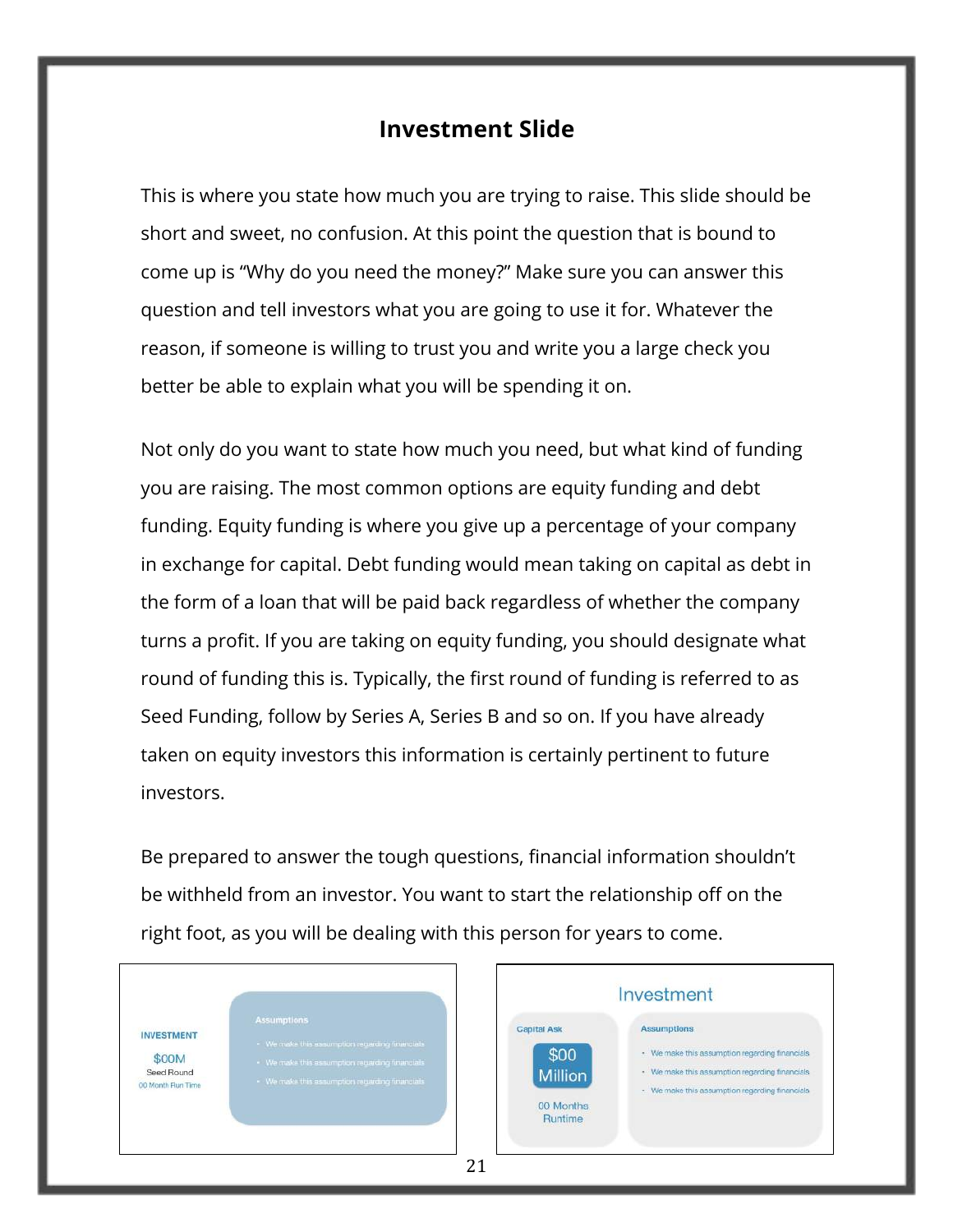# **Closing Slide**

This slide is very simple. You will want to make sure you provide any relevant contact information so the investor is able to follow up. Include items like your website address, your email, phone number, and business address. Be reachable; make it convenient for the investor to contact you by a method they prefer. At this point in your presentation you will open it up to audience questions. Be prepared to answer anything that pertains to your business or industry.

One final item to remember, make sure you have printed copies of your pitch deck available. You don't want to get to the end of the meeting and have an eager investor wanting a hard copy and not have one prepared.



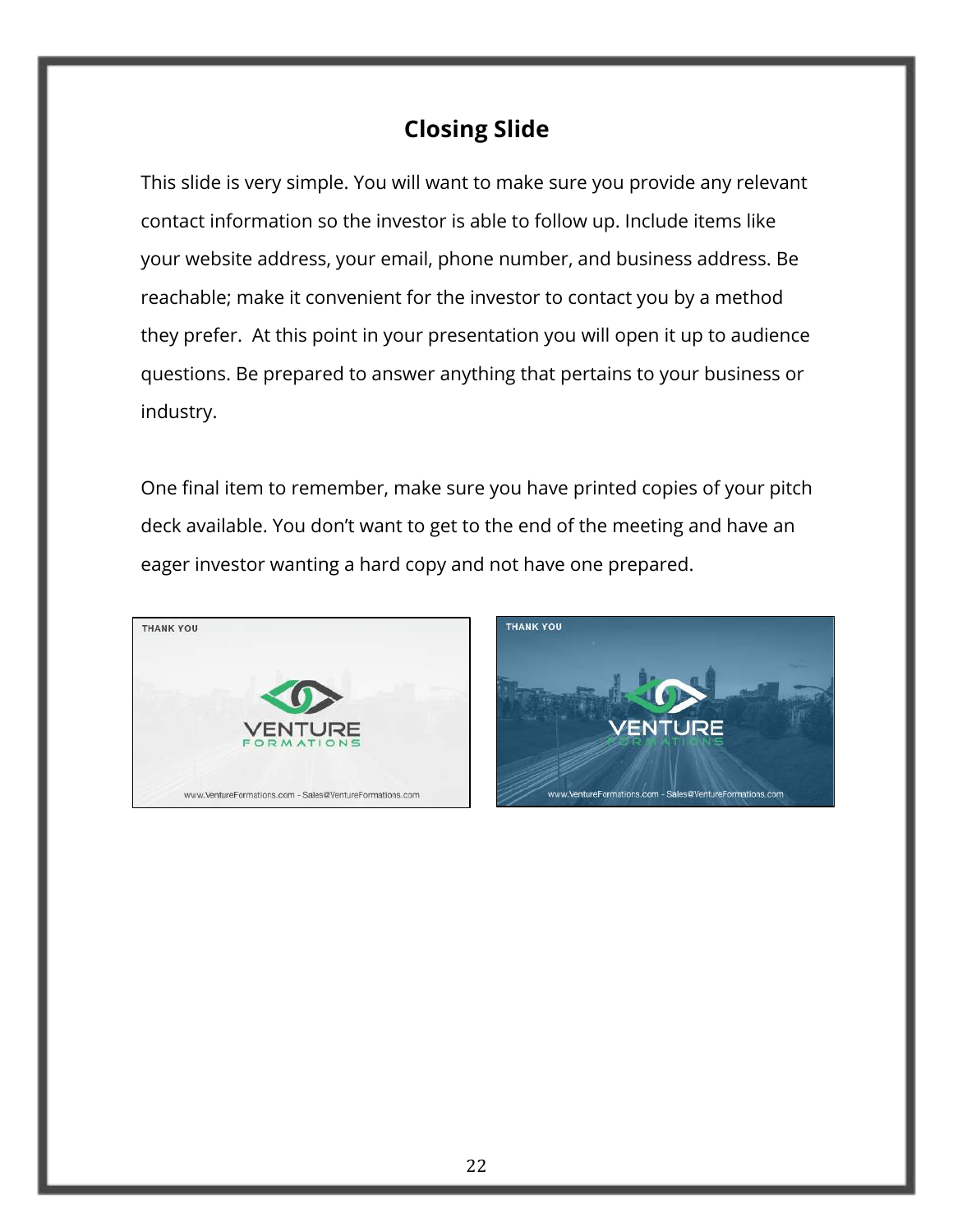

# **How to Tell Your Story**

Investors don't invest in products, they invest in businesses, learn how to sell your business not just your product. They say the building blocks of a movie are a beginning, a middle and an end. All movies need a protagonist or villain and a hero to come in and save the day. The same idea applies to a pitch deck.

The problem statement is your villain. You convince your audience that there is a serious problem; that big bad villain. Now is your time to shine, your big unveil. You have come up with the ultimate solution to solve the problem; this is where you become a hero.

The best analogy I can give you is think of your pitch deck like a movie trailer. When you watch a movie trailer you get a basic understanding of the plot, who the main characters are, and you are left with a bit of suspense and desire to watch the movie. A great pitch deck will leave your audience excited and wanting to learn more.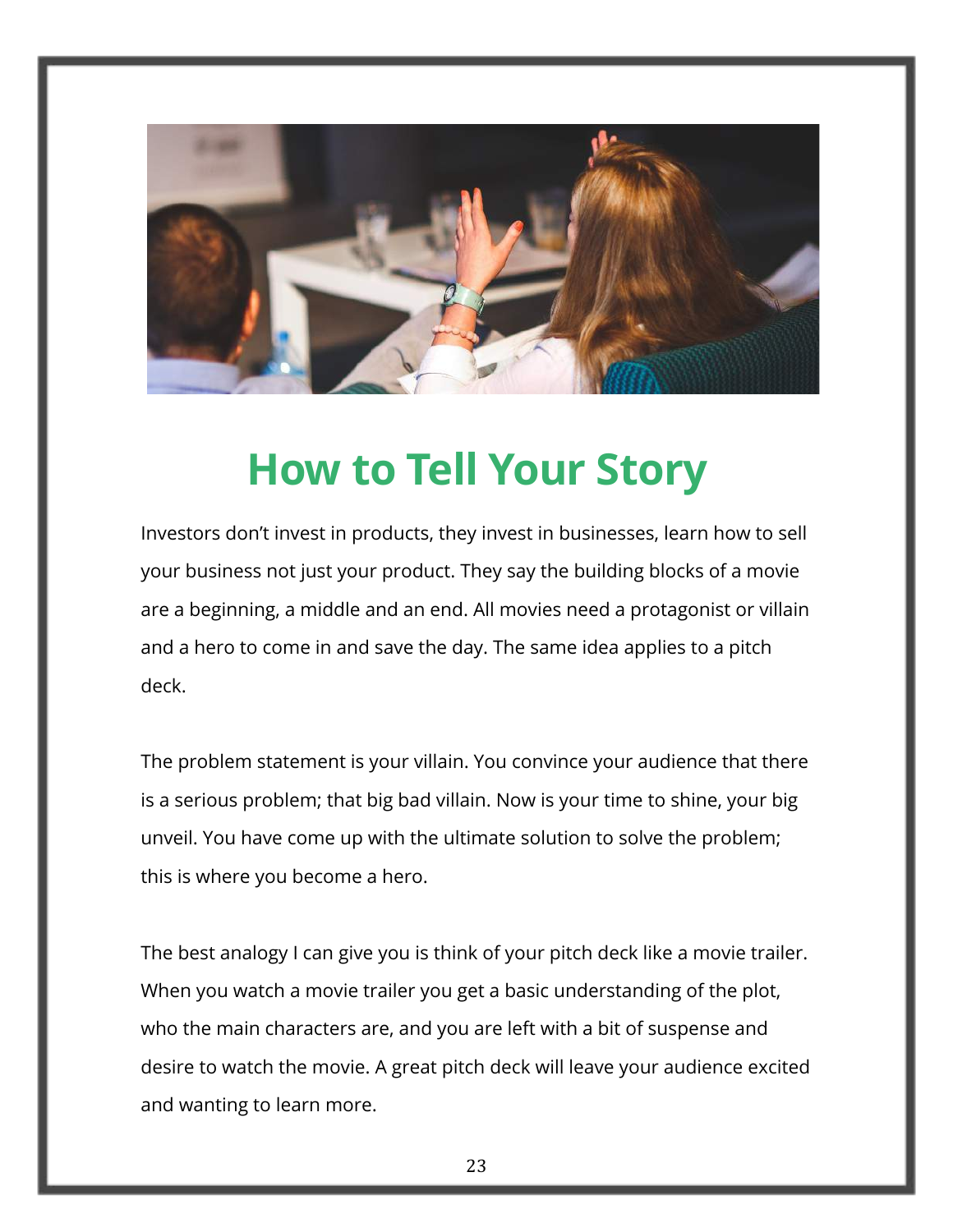Let's go back to June 2007; flip phones were all the rage. I took a teenager 3 or 4 minutes to write a text and anyone over the age 40 a half hour. You remember having to hit those dumb keys three times just to get the letter you wanted. Everyone that used their phone for business had a blackberry, touch screens were still in their infancy, and you still needed a physical keyboard to type without a stylus.

Steve Job's is standing on a stage in Cupertino giving a keynote and says, "we have created a breakthrough communications device", he then proceeds to state a few features that make this product so revolutionary. He then presses a button on his clicker and a picture of the iPhone appears on the screen. The crowd cheers because the suspense had been built so high. This was "The Big Unveil"; the solution to the problem that affected everyone, the product that would change the way everyone looked at a phone.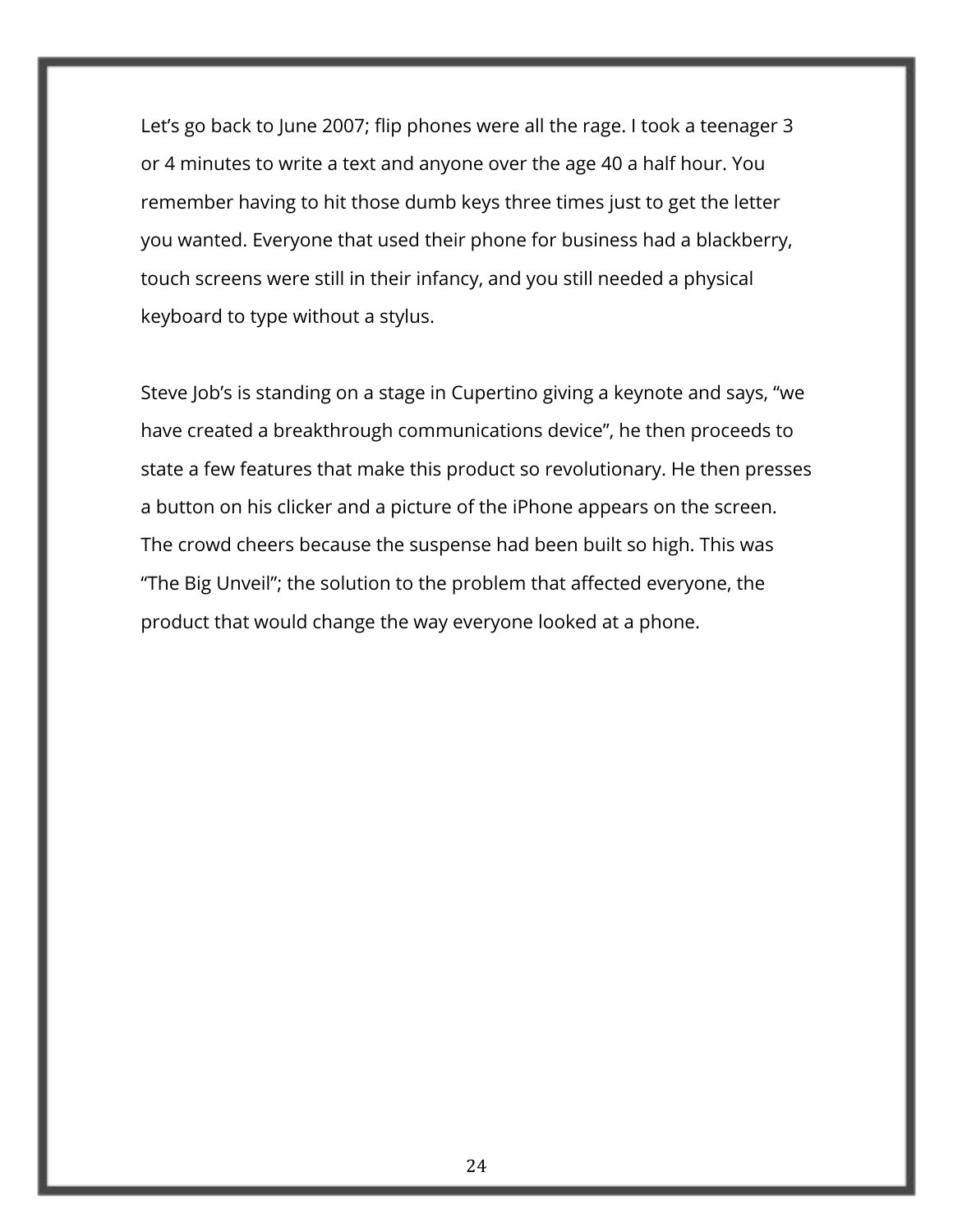

# **Does Pitch Deck Design Really Matter?**

You only get one chance to make a first impression with your investors; you don't want them to be so turned off by your slide design that they are not able to truly see what a great business you have.

Here I will give you some pointers on the rules of slide design to make sure you are creating a visually pleasing presentation.

### **Rule of three**

The rule of three is a reminder not to use more than three ideas or concepts on a single slide. If you are giving your audience more than three concepts at one time, you are likely overloading them with information and their level of comprehension will significantly diminish.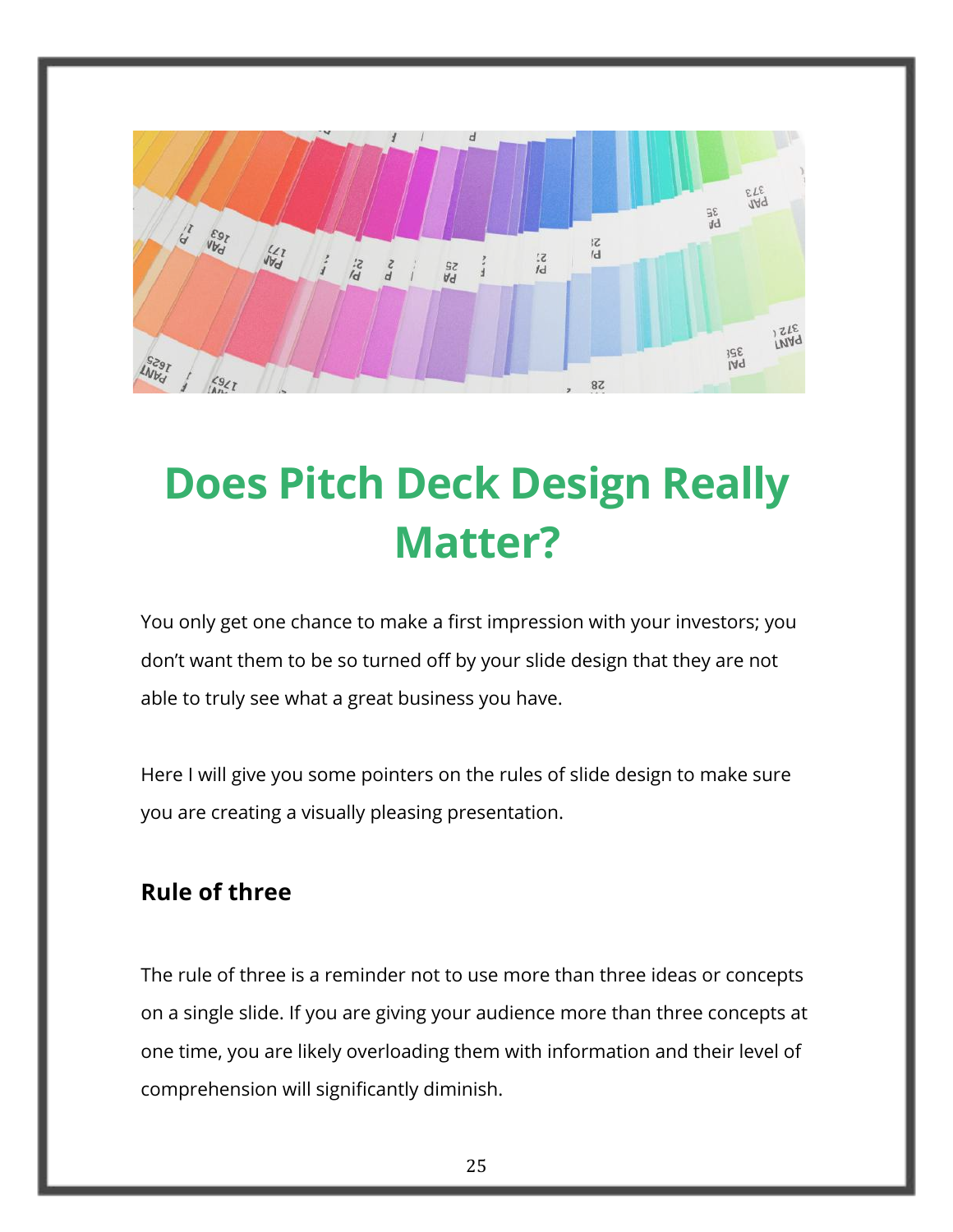### **Logo placement**

Place your logo on every slide. Doing so brings brand awareness. By having your logo on each slide, it functions as a constant branding element to remember your company by.

#### **The 30-point font rule**

The well-known entrepreneur and investor, Guy Kawasaki, made this rule popular. NEVER have text on a slide that is less than 30-point font. If your text doesn't fit on the slide at a 30-point font, you simply have too much text for one slide. The other methodology to the 30-point font rule is that you want to ensure every member of your audience is able to easily read the text on a slide. You run the risk of your text being unreadable with anything less than a 30-point font. Kawasaki says, take the oldest person that might be in the audience and divide their age by two; this number is the minimum font size you should use. If you're pitching your idea and the older gentleman in the back of the room with all the money can't read your slide, you might be S.O.L.

#### **A.D.D. slides**

A.D.D. slides are a concept I have come up with to keep your audience focused and their minds from wandering. Everyone has experienced a presentation where it's Friday afternoon, the conference room is too hot, and all you can think about is what you're going to be doing this weekend with the perfect weather.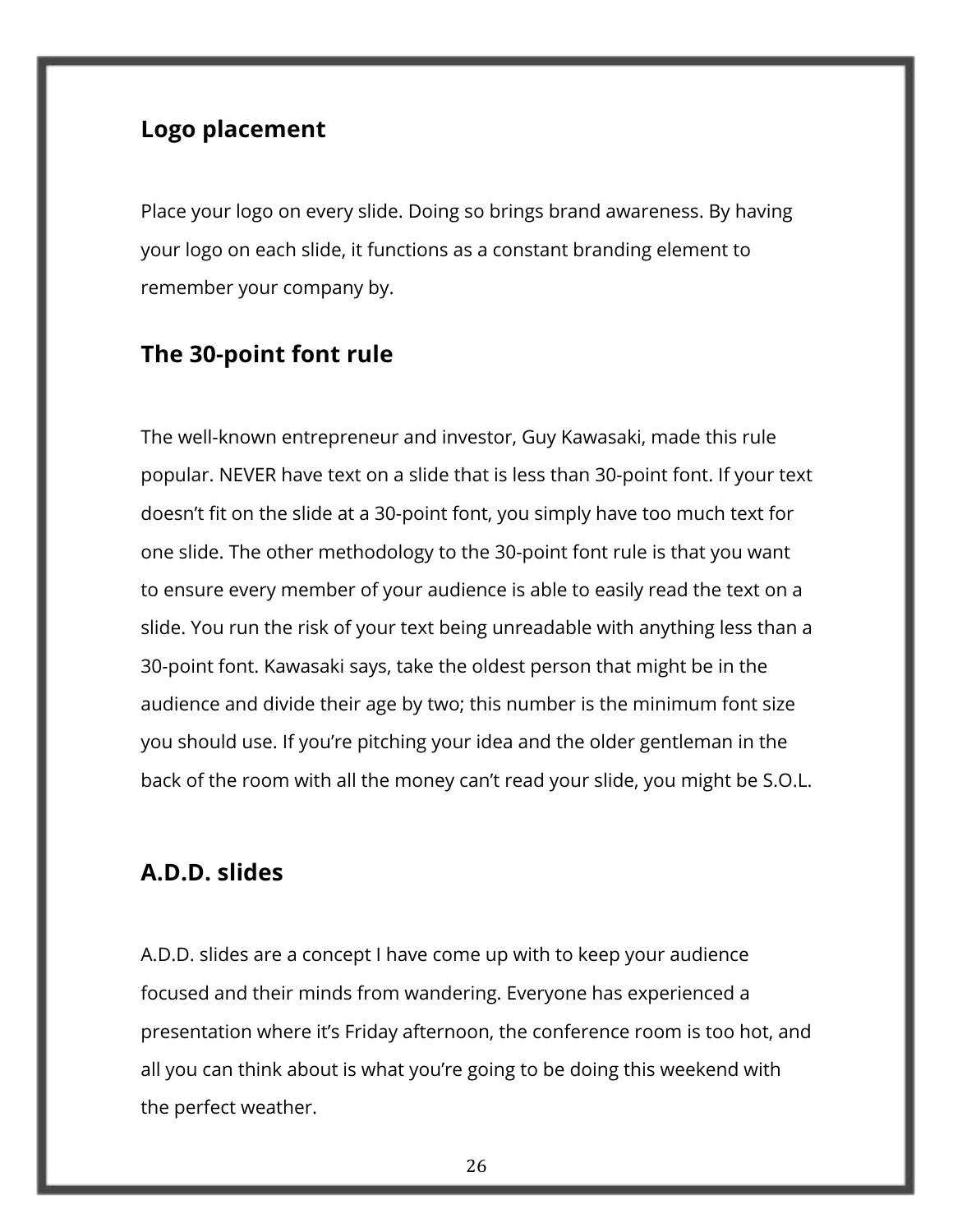Sound familiar? The odds are stacked against the presenter. He's going through his bland pitch, running through the main points and talking about concept one, two and three. With each passing slide, the minds of the audience drift more and more toward their weekend plans.

#### Then, BOOM!

You hit them with an A.D.D slide. A slide that is designed drastically different, breaking up the monotony of your template. Not only does this change recapture the attention of your audience, but it's also a great way to emphasize a key concept. This is the presentation equivalent to a teacher slapping a ruler on your desk when you're dozing off. You sit up straight in your chair and start paying attention. The same thing happens to your audience when they see your A.D.D slide; they are refocused on the presentation. Now don't go overboard with this concept, the intention isn't to create an obnoxious slide. The idea is to break up the monotony of the template.

### **Point of emphasis**

Be aware of the point of emphasis on a slide. When the slide first appears, where is your eye drawn? Use this concept to make sure you are emphasizing key points and not taking away from them.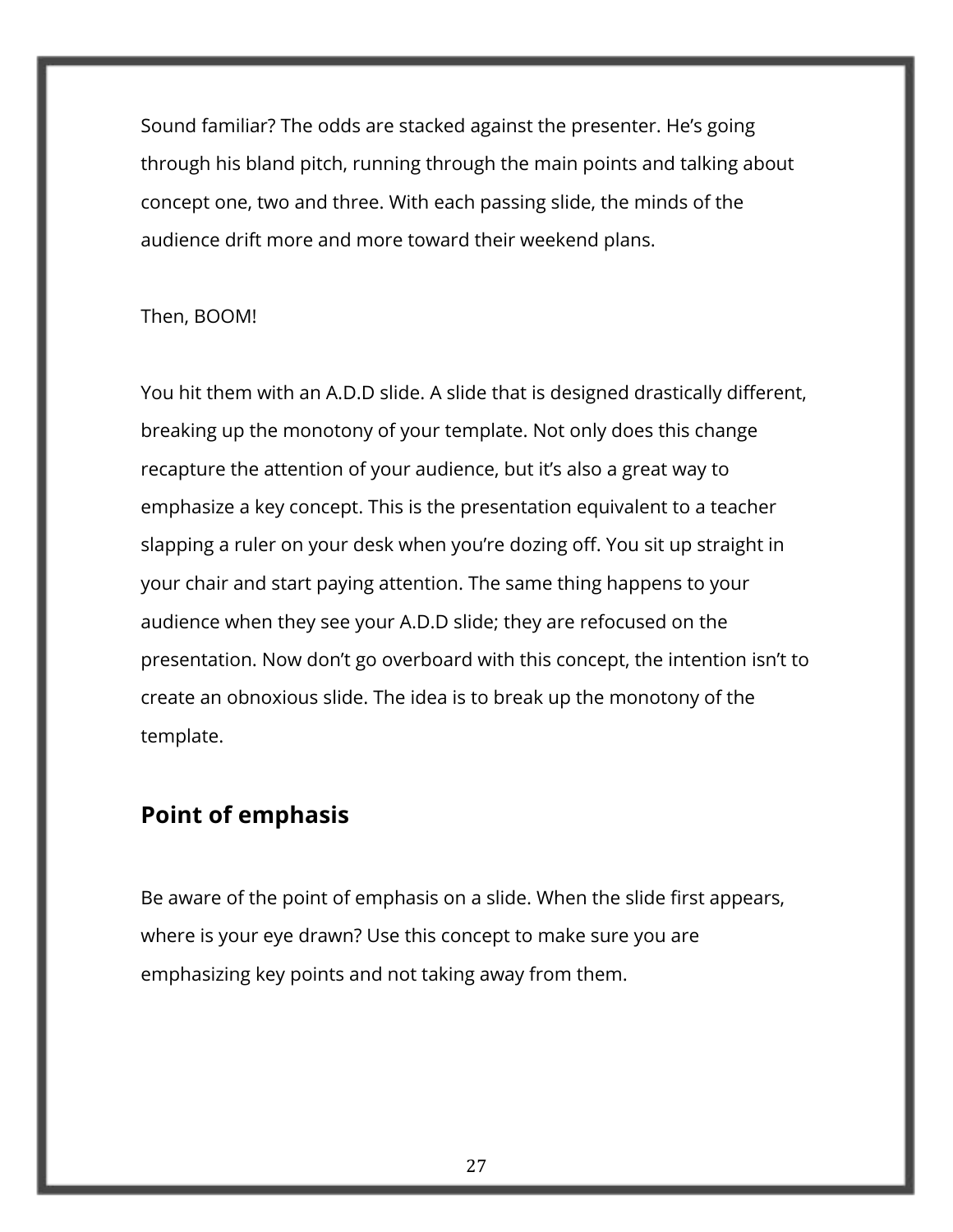# **Simplicity**

At the end of the day, simplicity is king. Make sure your pitch deck is an aid, not a distraction. The audience should be focused on the speaker, not distracted from the speaker by the slides.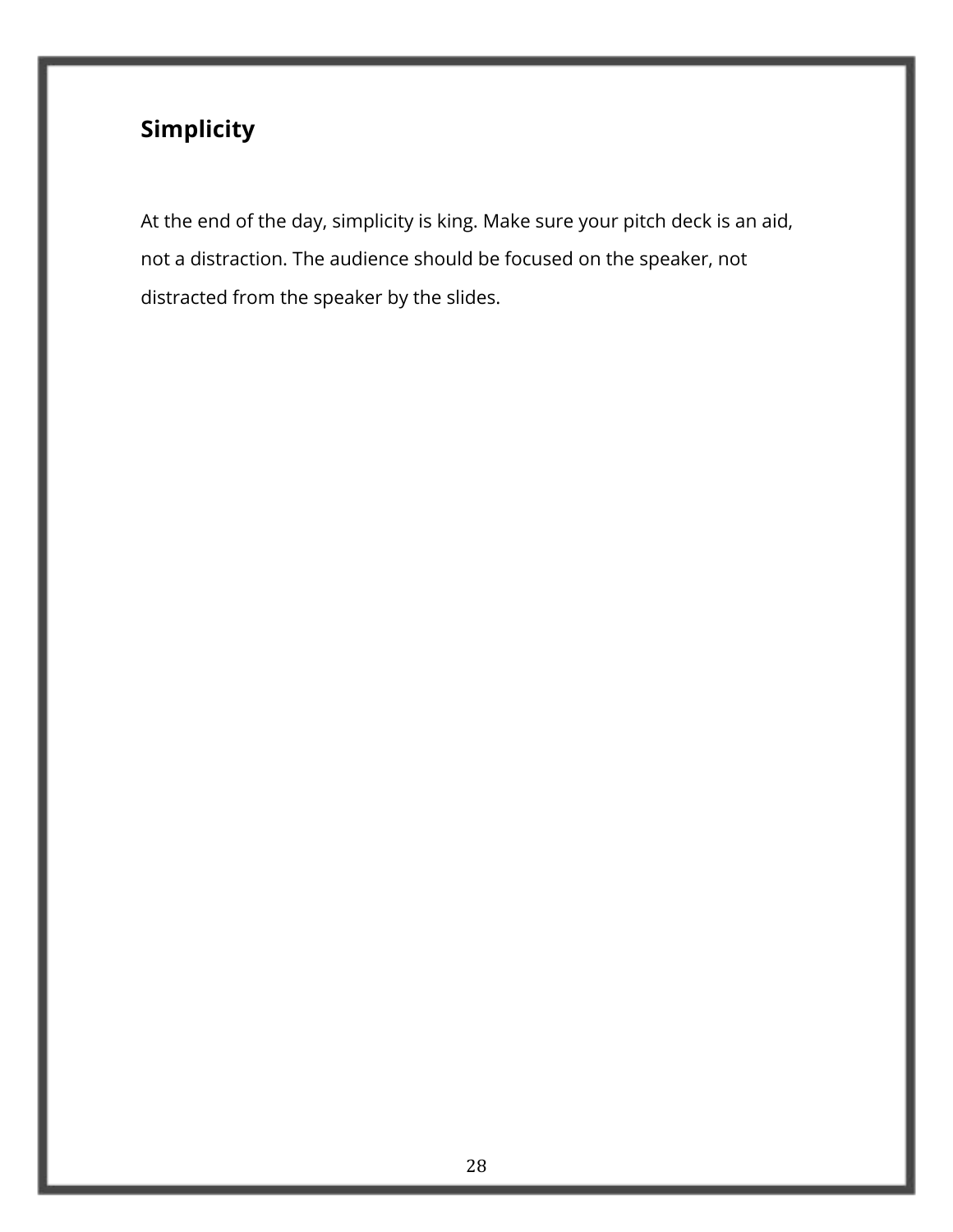

# **Practicing Your Presentation**

Having an effective presentation that really captivates the attention of your investors can be the difference between getting funding or not. If you are unprepared, rely too much on a script, or read directly from the slides; you're in for trouble. In order to have a successful presentation, you must communicate with your audience. Rehearsing beforehand will give you a chance to perfect your delivery, allowing you to really communicate with your audience.

The following are some of the best techniques that should be used when practicing your pitch:

### **Practice your pitch out loud**

It's important that you do more than just mentally rehearse your speech while lying in bed the night before or while driving to give your presentation.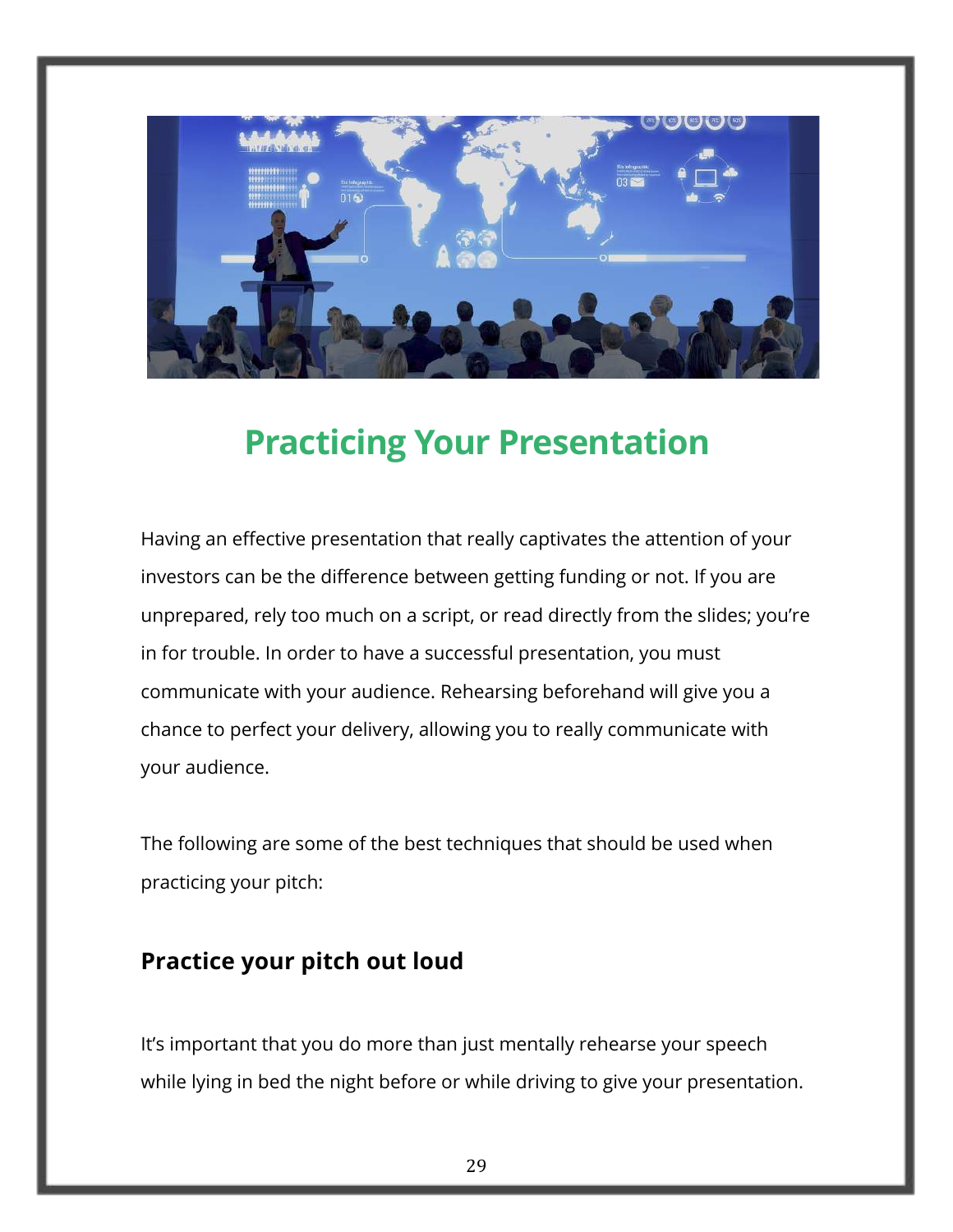While practicing this way has some benefit, it's not ideal. The thoughts we have are not exactly eloquent words that should be used when presenting. By only mentally going over your speech, you might find that during your presentation you stumble over your words or lose your train of thought.

The best solution to avoid an awkward situation is to rehearse out loud. Practicing out loud will also help reveal if there are any mistakes or missing content in the presentation.

#### **Rehearse in a similar situation**

This technique involves finding a situation similar to the one you will be presenting in and practicing your presentation there. Find an empty conference room and gather some co-workers or friends and present to them. This can be difficult in some situations, but can provide a lot of benefit. Doing so can help with nervousness during the actual presentation. Practicing this way can also make it feel like you have already given the presentation, as it provides experience. When you are prepared to face your audience, you will appear more confident.

Using this rehearsal technique can also give you some insight on what the audience's reaction might be, allowing you to modify your presentation if necessary. Rehearsing will definitely not dissipate the anxiety completely, but it will prepare you for the actual presentation and give you the tools you need to successfully tackle it.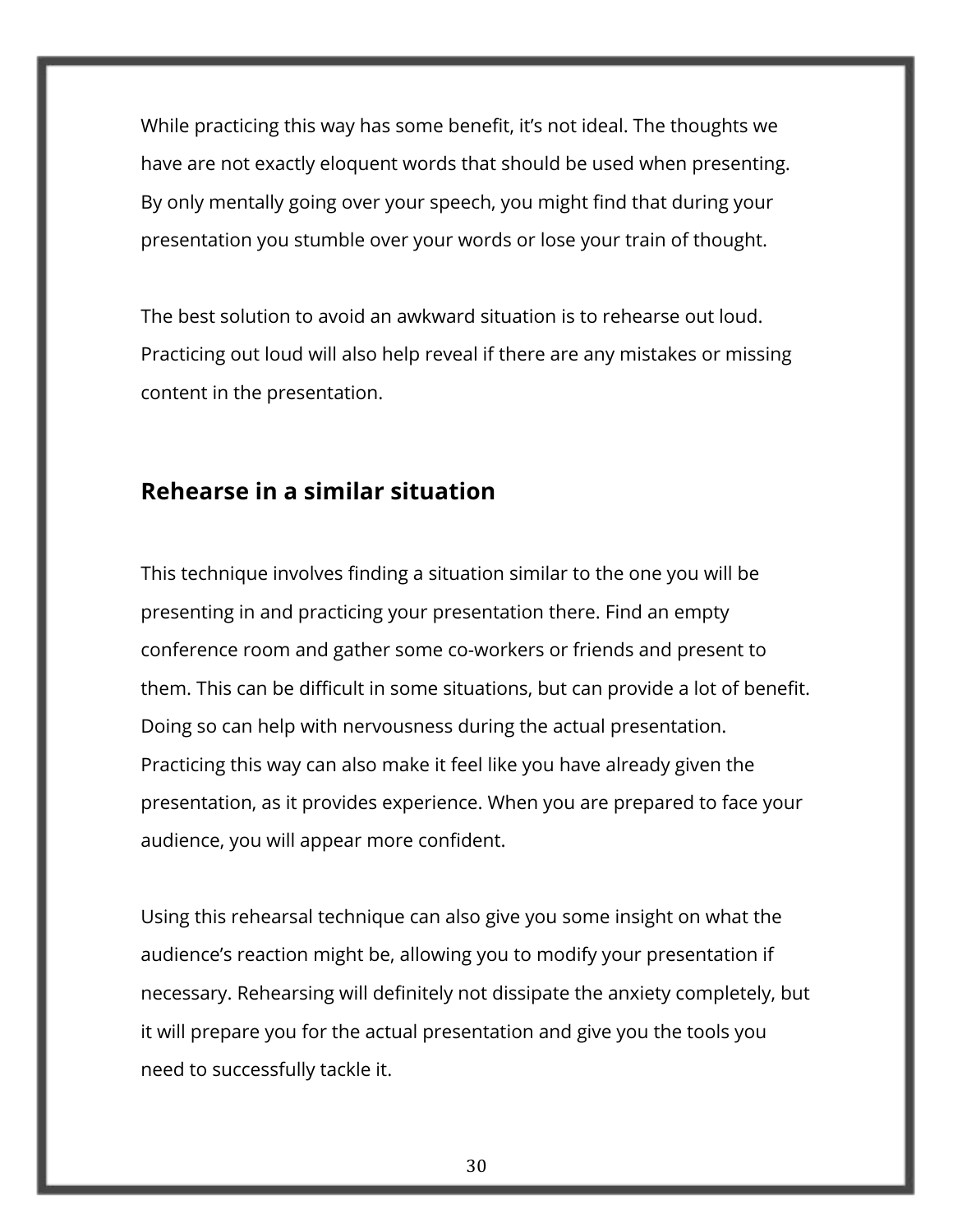### **Use a mirror**

Practice your presentation while standing in front of a mirror. You may feel silly, but it is an excellent technique. Practicing in front of a mirror allows you to see firsthand how you conduct yourself while presenting. This gives you the opportunity to assess your body language and make changes.

Body language plays a huge role in how well the presentation is conducted. Presenting yourself in a professional manner is vital to the success of your presentation. Most importantly, this technique allows you to both hear and see your delivery style, giving you the chance to rectify any mistakes before presenting.

### **Record the speech**

Record yourself giving a practice run of the presentation with your cell phone. You might dislike listening to yourself through a recording but trust me; this technique is helpful. If you find yourself bored while listening to the speech, your audience will likely have a similar reaction; so make it interesting!

When listening to a recorded speech, you are able to easily hear mistakes or find gaps where content is missing. The recording will also give you the opportunity to listen and assess your delivery style and make adjustments if necessary.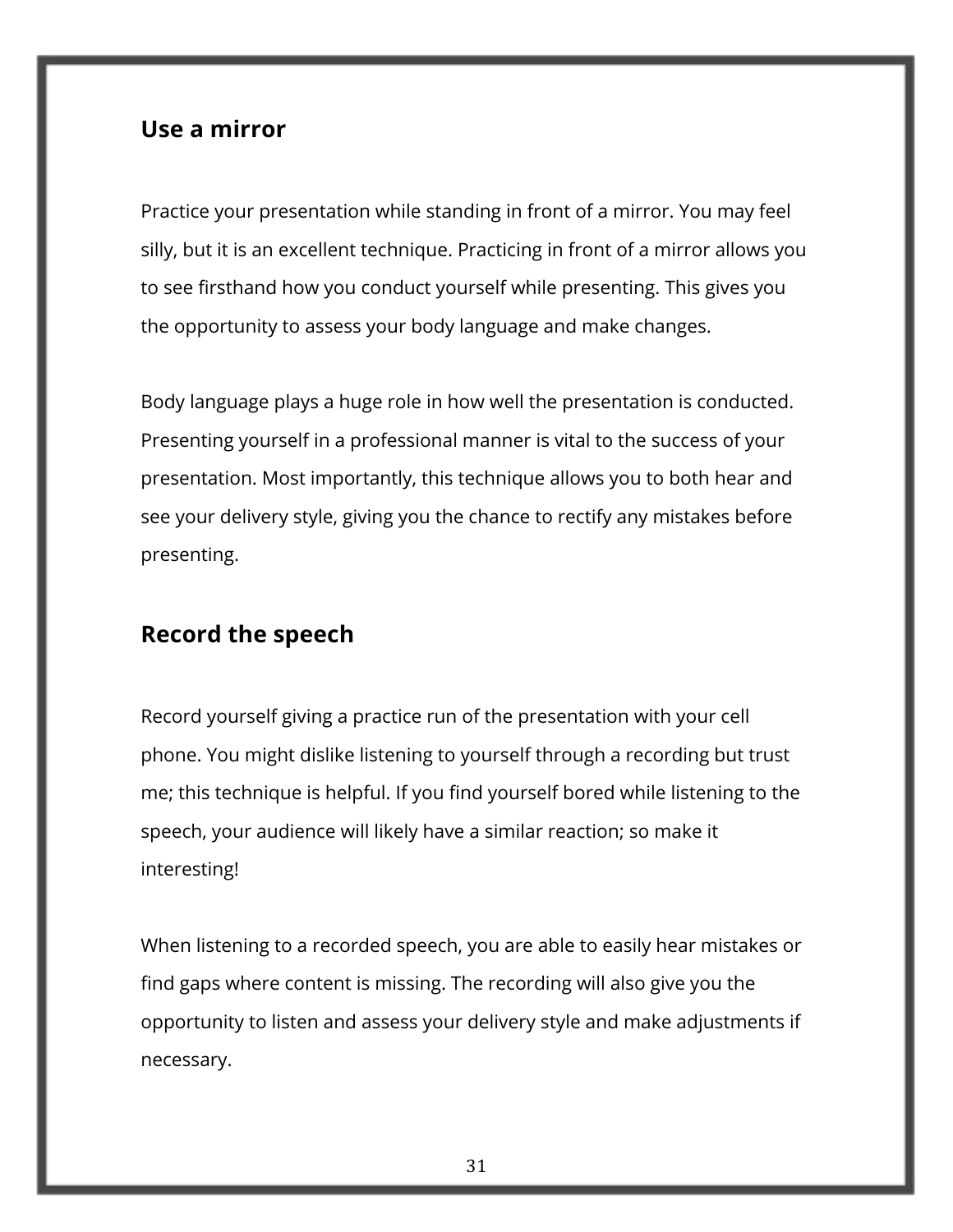### **Practice the whole speech**

Rehearse the whole speech from beginning to end. You might think that you always practice the entire thing, but often times when using any of the above-mentioned practices, one tends to stop as soon as they encounter a mistake. Doing so renders the rehearsal and breaks the flow.

This can become a problem during the actual presentation, as you may end up stopping at the same points while presenting as you did while practicing. By running through the entire presentation from beginning to end, this can be avoided.

It's important to be prepared in all aspects of life, including being well prepared for a startup pitch. My best advice is to rehearse, rehearse, rehearse.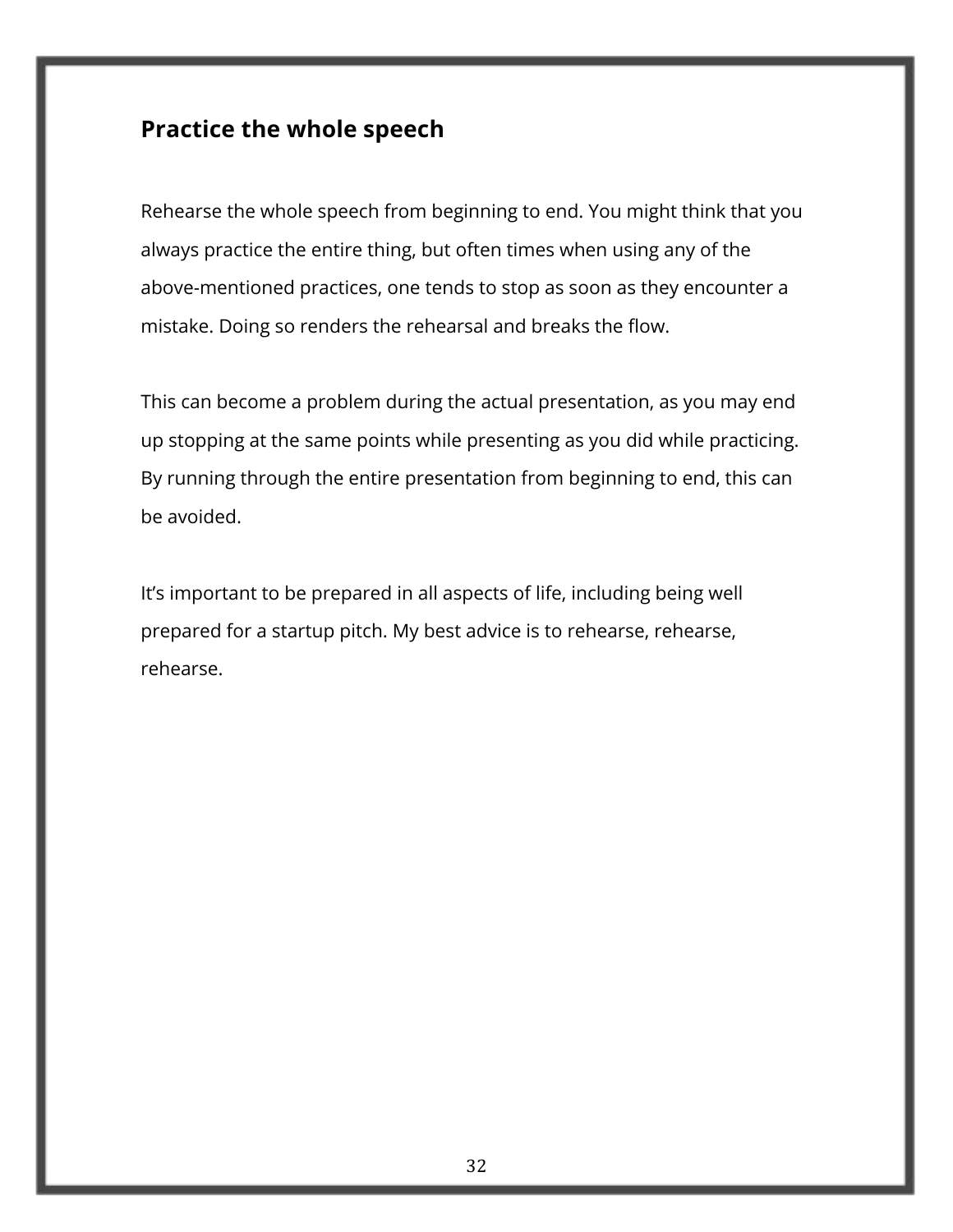# **Would you like a professional designer to build your deck?**

Contact sales@ventureformations.com to request a quote



# VENTURE FORMATIONS